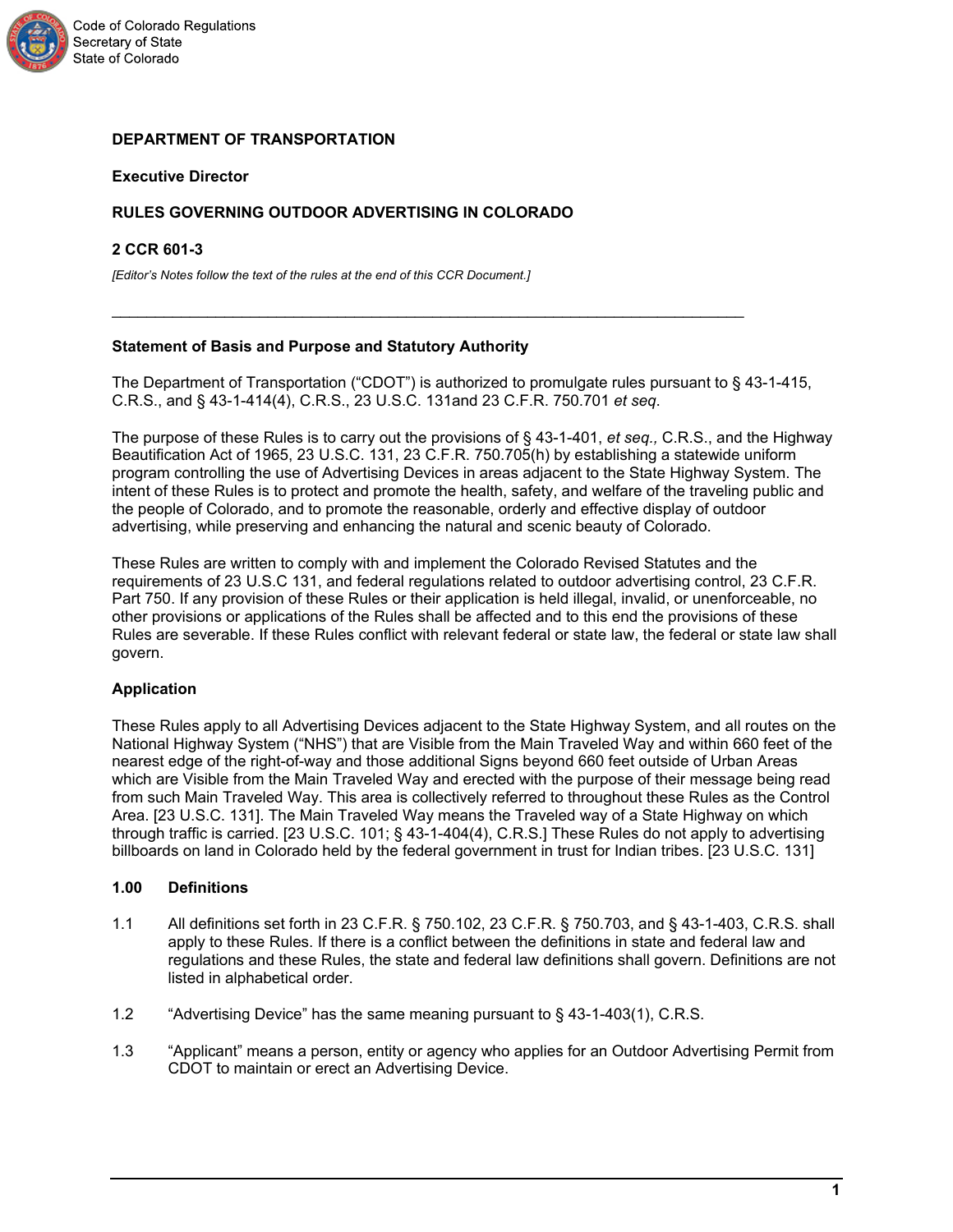- 1.4 "Bonus Area" shall have the definition set forth in § 43-1-406(2)(b), C.R.S., and means any portion of the area within six hundred sixty (hereinafter "660 feet") feet of the nearest edge of the right-of-way of any portion of the federal interstate system of highways which is constructed upon any part of right-of-way, the entire width of which was acquired for right-of-way after July 1, 1956, or may be acquired in the future. A portion shall be deemed so constructed if, within such portion, no line normal or perpendicular to the center line of the highway and extending to both edges of the right-of-way will intersect any right-of-way acquired for right-of-way on or before July 1, 1956. Bonus areas do not include Kerr areas or Cotton areas.
- 1.5 "CEVMS" or "Changeable Electronic Variable Message Sign" means a self-luminous advertising Sign which emits or projects any kind of light, color, or message change which ranges from static images to image sequences to full motion video. This shall include "Variable Message Sign" which means an advertising Sign, display or device with moving parts whose message may be changed by electronic or by remote control or other process through the use of moving or intermittent light or lights. [43-1-404(1)(f)(I), C.R.S.]
- 1.6 Repealed.
- 1.7 "Conforming Sign" means a Sign legally erected and maintained in accordance with state, federal, and local laws.
- 1.8 "Comprehensive Development" has the same meaning pursuant to § 43-1-403 (1.5), C.R.S.
- 1.9 "Control Area" means the area within 660 feet of the nearest edge of the State Highway right-ofway where an Advertising Device is Visible from the Main Traveled Way, and areas outside of Urban Areas that are more than 660 feet of the nearest edge of such right-of-way where an Advertising Device is Visible from the Main Traveled Way of the system, and erected with the purpose of its message being read from the Main Traveled Way.
- 1.10 "Controlled Route" means any route on the National Highway System, which includes the interstate system, State Highways, and any route on the former federal-aid primary system in existence on June 1, 1991.
- 1.11 "Department" means the Colorado Department of Transportation ("CDOT") created pursuant to § 43-1-103, C.R.S.
- 1.12 Repealed.
- 1.13 "Illegal Sign" means a Sign erected or maintained in violation of state or federal law, these Rules or local law or ordinance.
- 1.14 "Main Traveled Way" means the traveled way of a highway on which through traffic is carried. In the case of a divided highway, the traveled way of each of the separate roadways for traffic in opposite directions is a main traveled way. It does not include such facilities as frontage roads, turning roadways, or parking areas. [23 C.F.R. 750.703(h)]
- 1.15 "Maintain" means to allow to exist, or to preserve, keep in repair, continue or replace an Advertising Device. [§ 43-1-403(9), C.R.S. 23 C.F.R. 750.102 and 23 C.F.R. 750.153]
- 1.16 "Nonconforming Advertising Device" or "Nonconforming Sign" means a Sign which was lawfully erected but which fails to conform to the sizing, lighting, spacing or location requirements of law enacted at a later date or because of changed conditions, except those advertising devices allowed by § 43-1-404(1), C.R.S. [23 C.F.R. 750.707; § 43-1-413, C.R.S., § 43-1-403(12); § 43-1- 404(1)(e)(I), C.R.S.]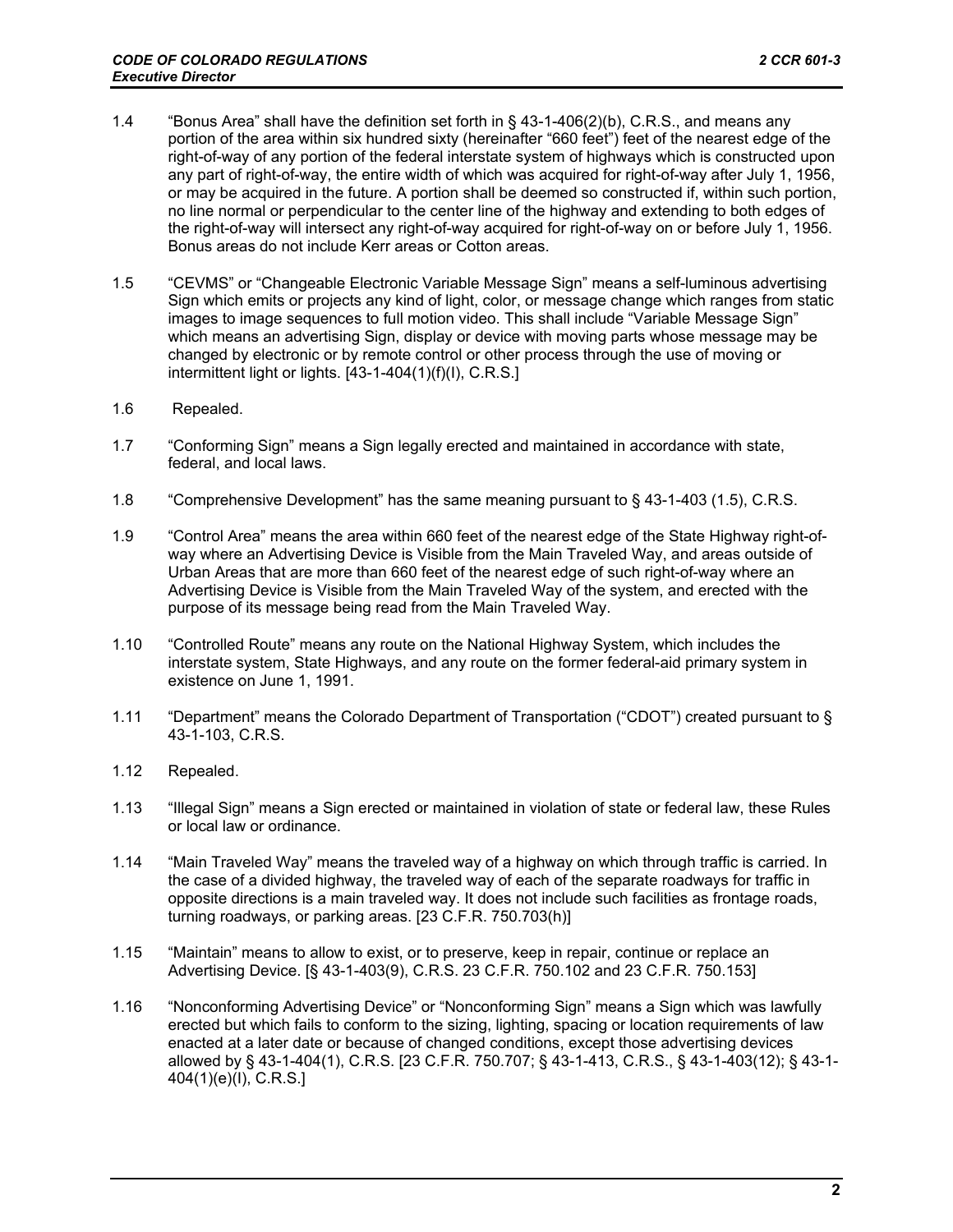- 1.17 "Notice of Noncompliance" means the notice provided to the Applicant, Permittee or property owner providing the information regarding a violation as set forth in § 43-1-412, C.R.S., and these Rules.
- 1.18 Repealed.
- 1.19 Repealed.
- 1.20 Repealed.
- 1.21 "Parkland" means any publicly owned land which is designated or used as a public park, recreation area, wildlife or waterfowl refuge or historic site.
- 1.22 "Permit" means an official certificate or document which the Department issues or renews annually to allow an Advertising Device to display advertising.
- 1.23 "Permit Number Identifier" means a series of numbers assigned by the Department that is unique to the Advertising Device.
- 1.24 "Permittee" means a person, entity or agency that applies for and receives an Advertising Permit from the Department to maintain an Advertising Device.
- 1.25 Repealed.
- 1.26 "Property" means an area of land owned by one entity or person that is not severed by land owned by another, nor severed by a public roadway.
- 1.27 "Rest Area" means an area or site established and maintained within or adjacent to the highway right-of-way by or under public supervision or control for the convenience of the traveling public. [23 C.F.R. 750.153(l)]
- 1.28 "Sign" means any Advertising Device as defined in § 43-1-403(1), C.R.S. For purposes of these Rules, Sign shall have the same meaning as Advertising Device unless otherwise specified.
- 1.29 "State Highway System" for purposes of these Rules shall consist of the non-federal-aid system, including sections thereof within Urban Areas, the federal-aid primary and secondary system, the interstate system and freeways, including State Highways designated as scenic byways by the Colorado Transportation Commission. [23 USC 131(t); § 43-2-101(1) and § 43-1-419, C.R.S. ]
- 1.30 "State Highway" shall have the same meaning as defined in § 43-2-101, C.R.S. and shall include freeways for purposes of these Rules.
- 1.31 "Urban Area" pursuant to 23 U.S.C. 101 (33) means an urbanized area designated by the Bureau of the Census having a population of 5,000 or more and not within any urbanized area (as defined by 23 U.S.C. 101 (34)), within boundaries to be fixed by responsible State and local officials.
- 1.32 "Visible" means capable of being seen (whether or not legible) without visual aid by a person of normal visual acuity. [23 C.F.R. 750.153 (j)]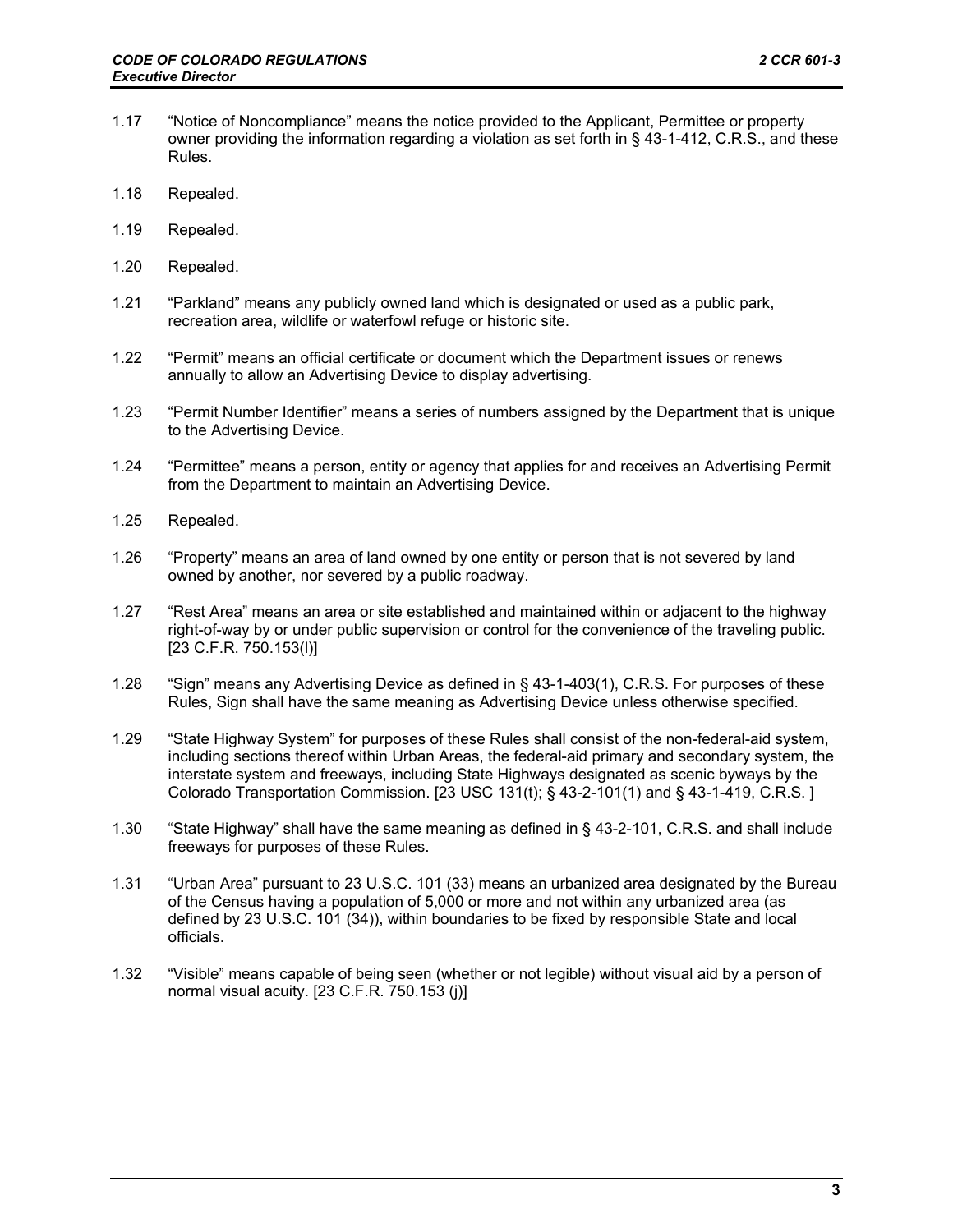- 1.33 "Zoned for Commercial or Industrial Uses" means those districts established by the zoning authorities under authority of state law as being most appropriate for commerce, industry, or trade, regardless of how labeled. They are commonly categorized as commercial, industrial, business, manufacturing, highway service or highway business (when these latter are intended for highway-oriented business), retail, trade, warehouse, and similar classifications. [23 C.F.R. 750.703]
- 1.34 "Compensation" has the same meaning pursuant to § 43-1-403 (1.3), C.R.S.

# **2.00 Permitting**

# **2.1 Signs Requiring a CDOT Permit**

- A. A permit from the Department shall be required for all Signs within the Control Area as provided for in §§ 43-1-407 and 408, C.R.S. A permit is required for all Signs, including:
	- 1. Nonconforming Advertising Devices [§ 43-1-403(12), C.R.S.];
	- 2. Advertising Devices located in areas Zoned for Commercial or Industrial Uses by law [§ 43-1-404(1)(d) and (e), and § 43-1-407(1)(c), C.R.S.]; and
	- 3. Advertising on Bus Benches and Shelters. [§ 43-1-407(2)(a)(I) through (III), C.R.S.]
	- 4. Repealed.

## **2.2 Repealed.**

- **2.3 Conditions that Prohibit CDOT from Issuing or Renewing a Permit** [§ 43-1-411, and § 43-1- 417(3)(a), C.R.S. and 23 C.F.R. § 750.108]
	- A. The Department is prohibited from issuing a Permit for any Advertising Device pursuant to § 43-1-411, C.R.S. and 23 C.F.R. § 750.108 if the Sign:
		- 1. Does not conform to size, lighting, and spacing standards as prescribed by these Rules where the Rules were adopted prior to the erection of the Advertising Device;
		- 2. Would encroach upon the right-of-way of a public highway absent prior written approval from the Department;
		- 3. Is within 500 feet of the center point of an intersection of a Controlled Route at grade with another highway or with a railroad so as to materially obstruct or reduce the existing view of traffic on the other highway or railway trains approaching the intersection;
		- 4. Is along a Controlled Route where it would reduce the existing view of traffic in either direction or of traffic control or official highway signs to less than 500 feet;
		- 5. Includes more than two advertising panels on an Advertising Device facing the same direction;
		- 6. Required a permit prior to July 1, 1981, and no permit was obtained;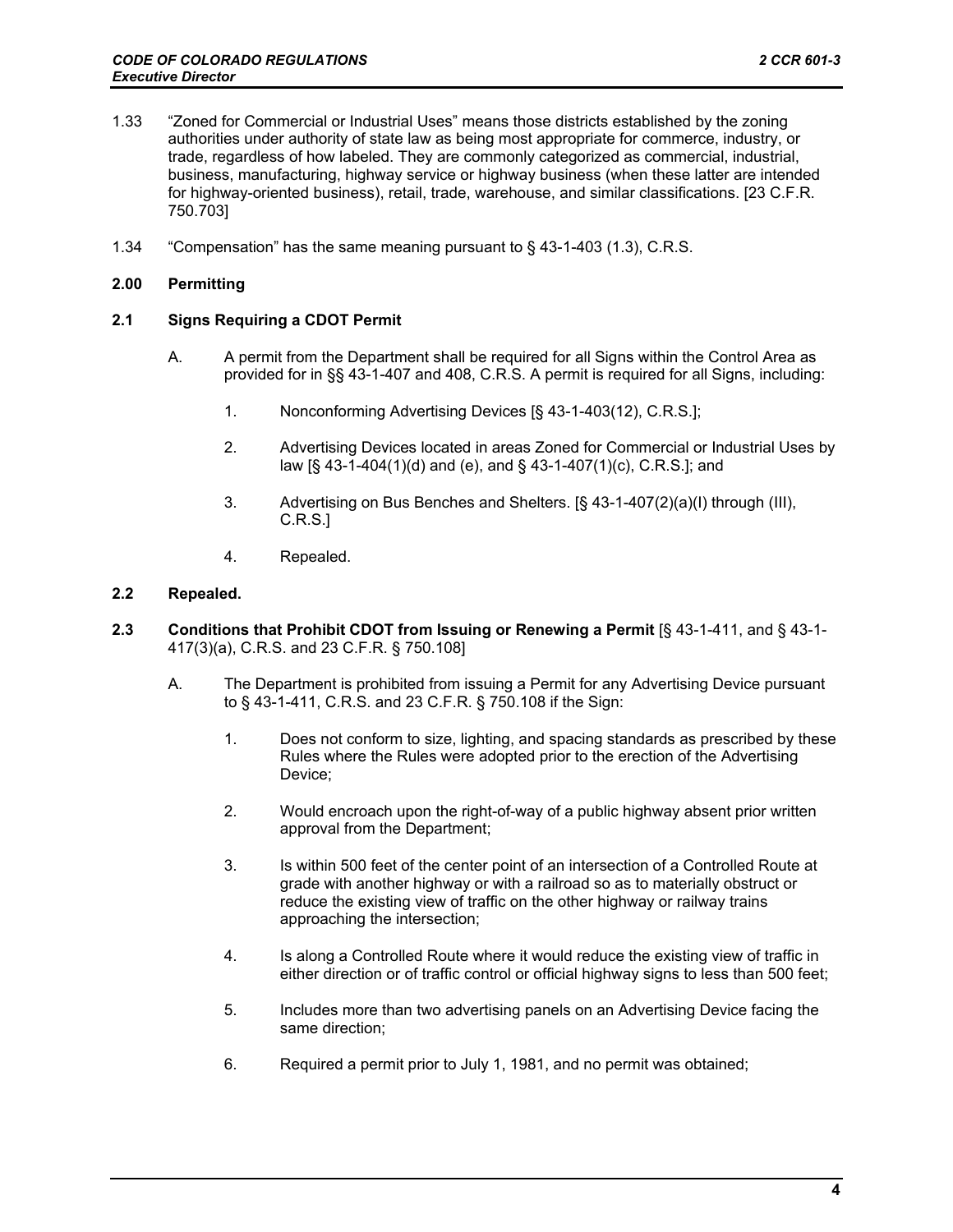- 7. Simulates any official, directional, or warning sign erected or maintained by the federal or state government or local governing body which involves light that simulates or resembles traffic signals or traffic control signs;
- 8. Is nailed, tacked, posted, or attached in any manner on trees, plants, fence posts, public utility poles, rocks or other natural objects; or
- 9. The Department is prohibited from issuing or renewing a Permit if the Sign becomes decayed, insecure, or in danger of falling or otherwise is unsafe or unsightly due to lack of maintenance or repair, or from any other cause.

# **2.4 Required Permit Identification on the Sign** [§ 43-1-409(4), C.R.S.]

- A. The Sign must display the following information in a conspicuous location Visible from the Main Traveled Way:
	- 1. The name of the Permittee or owner of the Permitted Sign;
	- 2. The Permit Number Identifier assigned by the Department, which must be affixed within 30 days after the date of issuance;
- B. If the name of the Permittee or owner and the Permit Identifier Number and any other required information is not conspicuous and Visible as required, the Permit for the device may be revoked pursuant to Rule 2.11.

# **2.5 Permit Term** [§ 43-1-409(1)(a)-(b), C.R.S.]

- A. The Department shall issue a Permit for up to one year from the date of issuance.
- B. If the Advertising Device authorized by a Permit is not erected within 1 year from the Permit issuance date, then the Permit is void as of one year from the date it was issued [§ 43-1-409(1)(a), C.R.S.].
- C. Permits shall be issued without proration for periods of less than 1 year. Permit renewals shall be received before June 1 of each year and shall be issued for a 1 year period beginning July 1 and ending June 30 the following year.
- D. The permit holder may request a replacement Permit Identifier Number at no additional cost.
- **2.6 Permit Payment and Maintenance Requirements** [§ 43-1-408 and § 43-1-409, C.R.S.]
	- A. All requirements set forth in § 43-1-408 and § 43-1-409, C.R.S., with respect to the Permit Application shall be met before a Permit is issued, including the fee payment for the Permit.
	- B. Permit Applications for Advertising Devices located in an area Zoned for Commercial or Industrial Uses must include proof of the dates of the initial and current zoning of the proposed Advertising Device's location and any information that proves that the authorized governmental entity took official action to zone the area.
	- C. The Applicant shall not construct the Advertising Device structure prior to obtaining a Permit.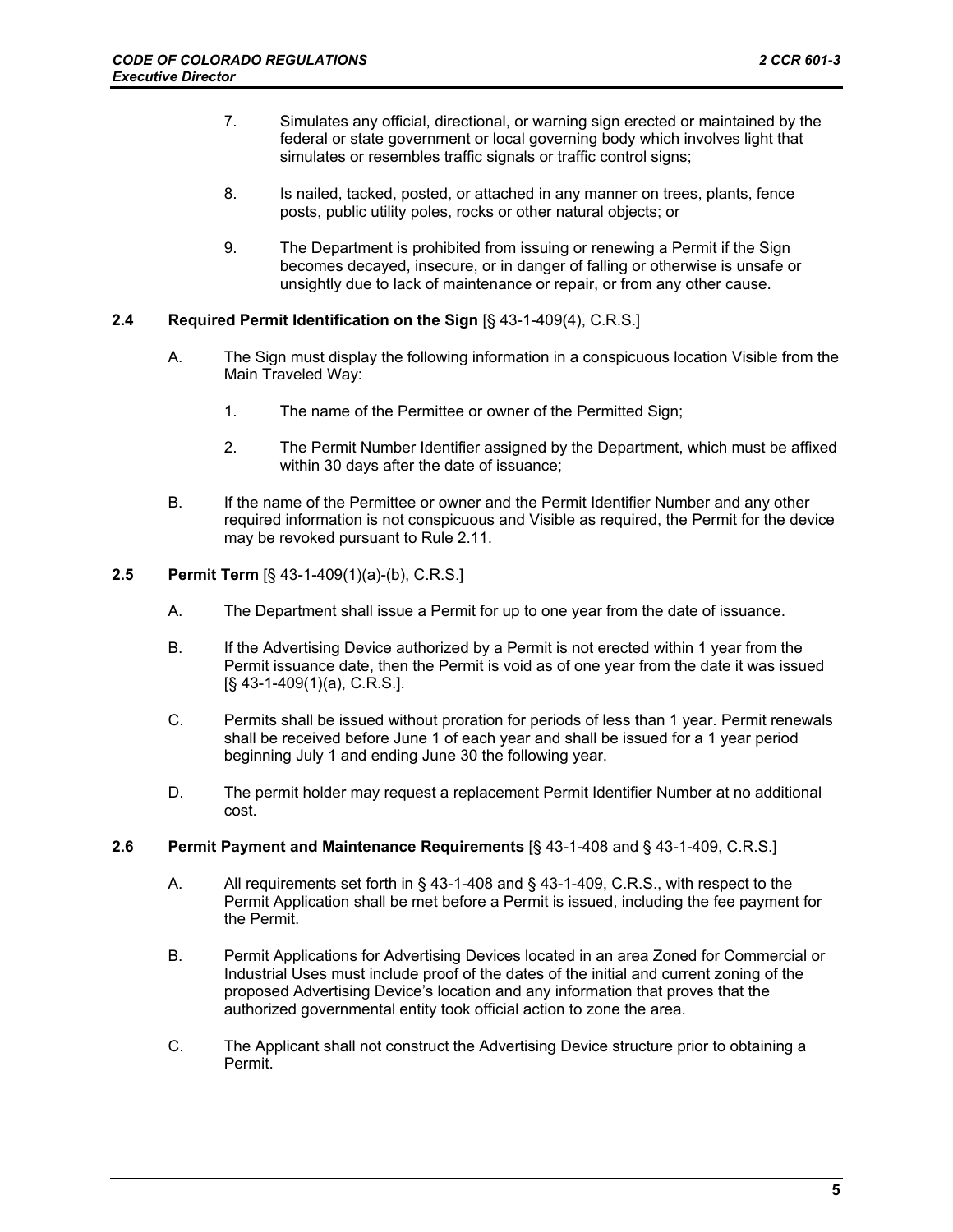- D. The Permittee shall repair, replace, and Maintain in good condition any damaged Advertising Device structure as allowed in these Rules.
- E. A Permit must be obtained from the Department prior to entering the right-of-way to perform any kind of work.

# **2.7 Permit Renewals** [§ 43-1-409, C.R.S.]

- A. Every Permit must be renewed annually and accompanied by a renewal fee pursuant to § 43-1-409, C.R.S., with the exception of Permits related to advertising devices subject to agreements of certification between CDOT and the local zoning authority.
- B. The Permit holder shall, during the term of the Permit, have the right to change the advertising copy, ornamentation, or trim on the structure or Sign subject to the Permit without payment of any additional fee.
- C. Renewal fees shall be assessed in accordance with § 43-1-409, C.R.S.
- D. If the renewal fee is not received on or before May 31, a late fee shall be assessed. The Department shall not waive late fees.
- E. If the Department does not receive a timely application for renewal, the Department shall give written notice by certified mail to the Permittee requiring him or her within 60 days of receipt of the notice to apply for a renewal permit and pay an additional late fee pursuant to § 43-1-409, C.R.S., or remove the Advertising Device by a certain date. The notice shall include the right of the Permittee to request a hearing. [§ 43-1-412(2)(b), C.R.S.]

### **2.8 Permit Renewals for Advertising Device subject to Agreement of Certification between Department and Local Zoning** [§ 43-1-409, C.R.S.]

- A. A Permit renewal is not required for an Advertising Device erected in an area Zoned for Commercial or Industrial Uses where the local zoning authority has entered into an agreement of certification with the Department, and the local zoning authority has legal requirements in place concerning the control of Advertising Devices that are at least as restrictive as these Rules as to size, lighting, spacing, use and maintenance.
- B. The local zoning authority's agreement of certification must contain the terms set forth in § 43-1-409(2), C.R.S. If the Department determines after public hearing that the local zoning authority has failed to comply with its agreement of certification, the Department may rescind the agreement of certification by taking the steps set forth in  $\S$  43-1-409(2), C.R.S.
- C. The Department's action resulting from this process shall constitute a final agency action.
- D. In the event of rescission of the agreement of certification, the Permittee must renew the Permit.

# **2.9 Transfers of Permits** [§ 43-1-409(7), C.R.S.]

- A. A Permittee may transfer the Permit to another party.
- B. The Permittee or the other party must file with the Department a transfer form signed by the Permittee and purchaser or transferee within 60 days of the transfer of legal interest in the Advertising Device.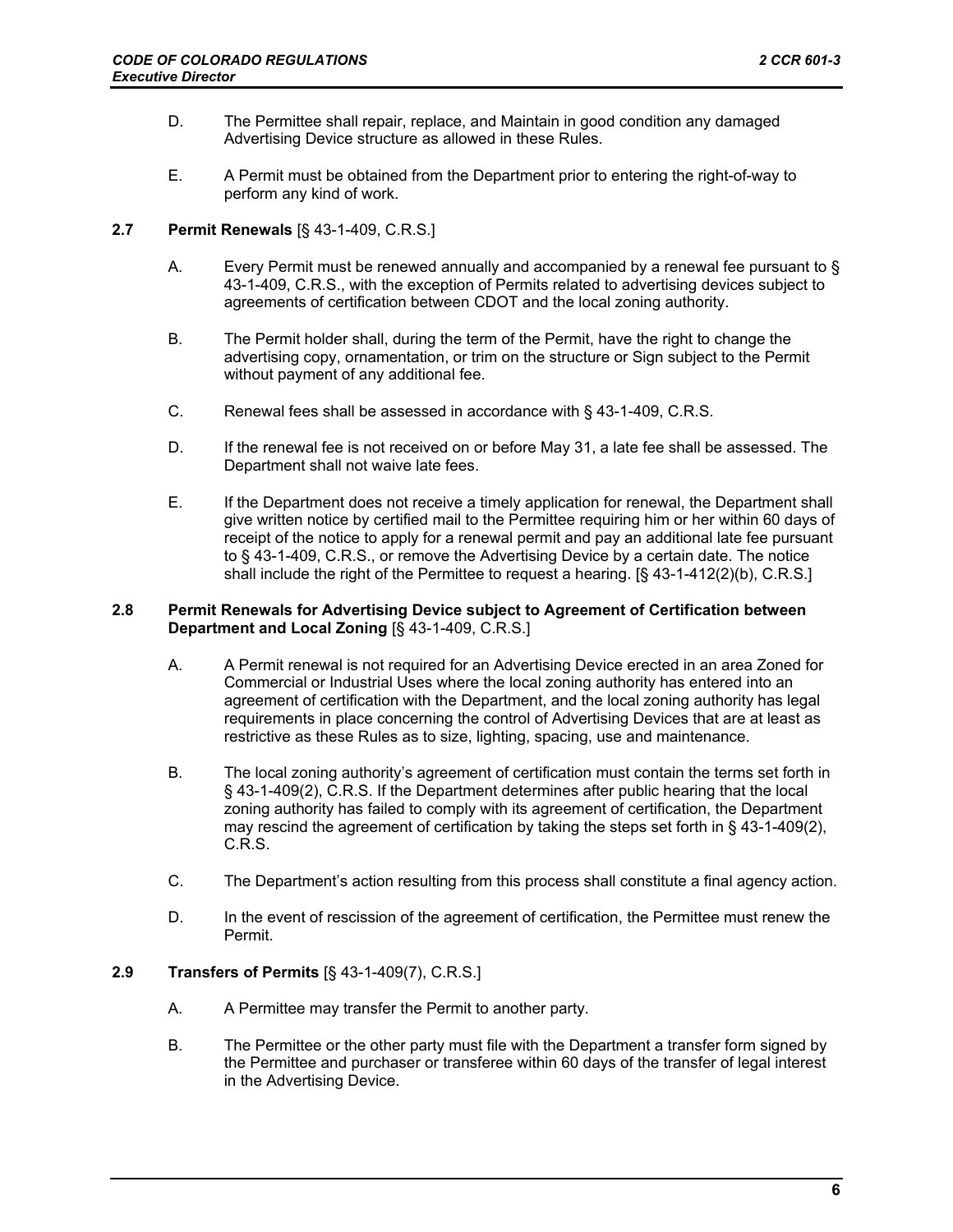- C. The transfer form must include the name and address of the purchaser or transferee, the Permit Identifier Number, contact information for the Permittee and purchaser or transferee, and a copy of any lease or sale agreement documenting the transfer.
- D. Any change in size, location, or materials of the Advertising Device shall require a new Permit application.

# **2.10 Permits for Bus Benches and Bus Shelters** [§ 43-1-407(2)(A)(I) and (II), C.R.S.]

- A. The Department shall issue a Permit to erect or Maintain an Advertising Device on a bus bench or bus shelter located within the right-of-way of any State Highway or on land adjacent to or Visible from the right-of-way of any State Highway if the local governing body having authority over the State Highway pursuant to § 43-2-135, C.R.S. has approved such Advertising Device.
- B. The Department shall accept the local Permit as a state-approved Permit if the approval procedure of the local governing body included a determination that the Advertising Device does not restrict pedestrian traffic and is not a safety hazard to the motoring public. [§ 43-1-407(2)(a)(I), C.R.S.]
- C. The Department shall not impose any additional or more strict requirements for Advertising Device Permits on bus benches or bus shelters than those imposed by a local governing body unless required by federal law, or based on safety requirements for bus benches or shelters.
- D. If the bus bench or bus shelter is located on a Controlled Route outside of a city, city and county, or incorporated town, the Department shall have direct authority over the issuance of a permit. [§ 43-1-417, C.R.S. and 43-2-135, C.R.S.]

## **2.11 Permit Denial, Revocation, or Denial of Renewal [23 C.F.R. § 750.104; § 43-1-410, C.R.S.]**

- A. The Department may deny, revoke, or deny the renewal of a Permit for any violation of state or federal law or these Rules, including but not limited to:
	- 1. False or misleading information in the Permit application or renewal;
	- 2. Failure to maintain the Sign in good repair;
	- 3. Failure to comply with all Permit provisions;
	- 4. Increasing the permitted size of an Advertising Device; or
	- 5. Any violation of federal law referenced herein, § 43-1-401, et seq., C.R.S. or these Rules.
- B. The Department will notify the Applicant or Permittee in writing stating the reasons for the denial of the application, the denial of the renewal of the Permit, or the revocation of the Permit along with the opportunity to request a hearing as set forth in Rule 5.00.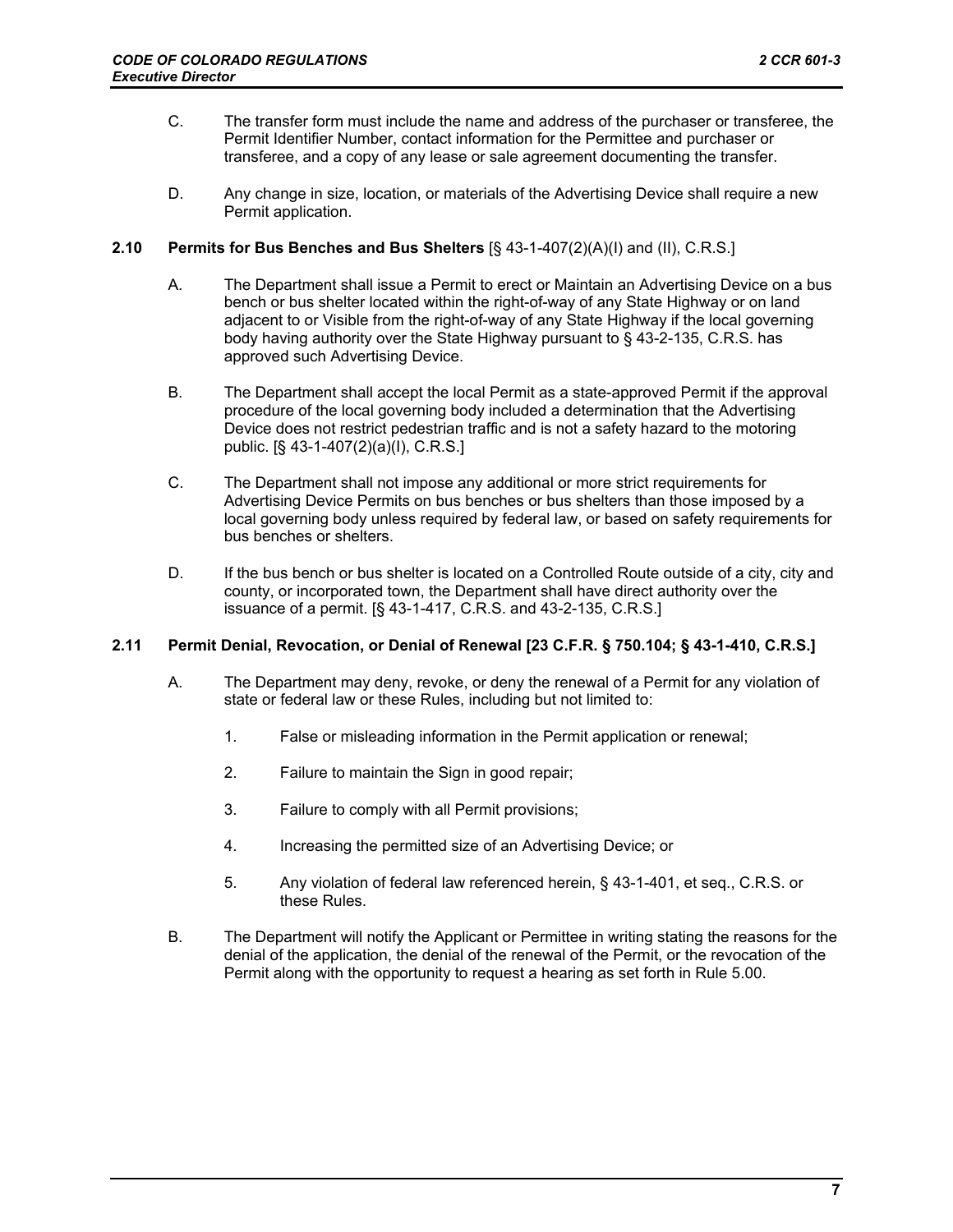# **3.00 Notice of Noncompliance Pursuant to § 43-1-412, C.R.S.**

## **3.1 Repealed.**

## **3.2 Grounds for Noncompliance**

- A. Sign lacking a CDOT Permit [§ 43-1-412(2)(a), C.R.S.]
	- 1. If a Permit has not been obtained for the Advertising Device, the Department shall give written Notice of Noncompliance by certified mail to the owner of the Property on which the Sign is located. Such notice will:
	- a. Inform the Property owner that the Advertising Device is illegal;
	- b. Require the owner to remove the Sign within 60 days of receipt of the notice, execute an affidavit under the penalty of perjury as evidence that the device is not an Advertising Device, or obtain a permit; and
	- c. Advise the Property owner of the right to request a hearing.
- B. Permit Renewal. [§ 43-1-412(2)(b), C.R.S.]
	- 1. Permitted Signs are subject to renewal requirements.
	- 2. If the Department does not receive a Permit renewal application as required, the Department shall give the Permittee written notice by certified mail that:
		- a. Requires the Permittee to apply for a renewal Permit and pay the required late fee within 60 days of receipt of the notice or remove the Sign; and
		- b. Advise the Permittee of the right to request a hearing.
- C. Permit Revoked or Renewal Denied. § 43-1-412(2)(c), C.R.S.
	- 1. If the Department determines that a renewal application should be denied or that an existing Permit should be revoked, the Department shall give the Applicant or Permittee written notice by certified mail that:
		- a. Specifies in what respect he or she has failed to comply with state or federal law and these Rules;
		- b. Requires the removal of the Advertising Device or correction of the violation, if correction is permissible, within 60 days of receipt of the notice; and
		- c. Advises the Applicant or Permittee of the right to request a hearing. See Rule 5.00.

# **4.00 Due Process and Enforcement**

A. After the 60 day notice period has expired, the Department may determine with or without a hearing whether the Advertising Device is in compliance.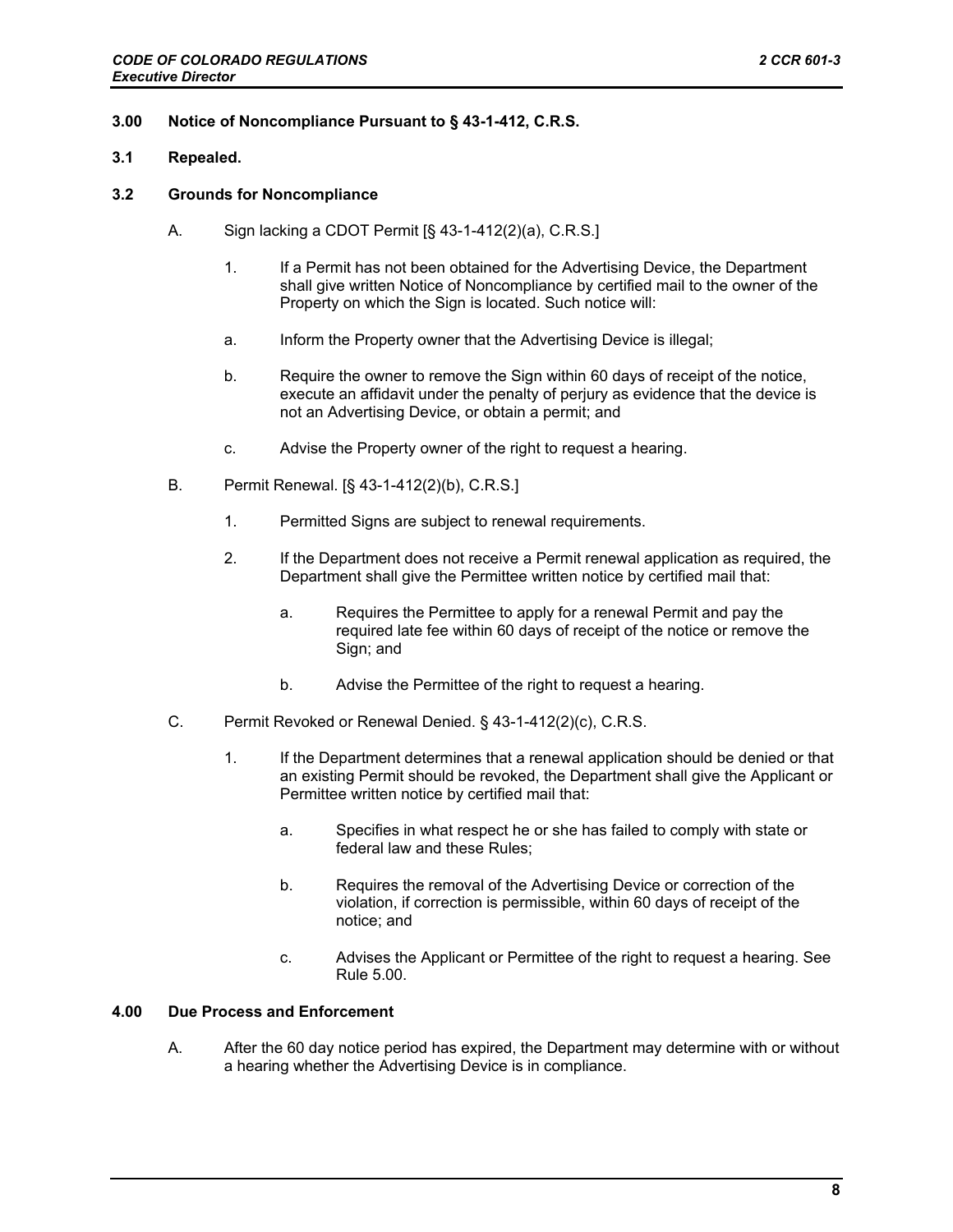- B. If the Department determines the Advertising Device is not in compliance with state and federal law and these Rules, it shall issue an order that shall be served upon the party by certified mail setting forth:
	- 1. The provisions of the law or Rules violated;
	- 2. The facts alleged to constitute the violation;
	- 3. The time by which the Advertising Device must be removed; and
	- 4. That the Advertising Device will be removed at the party's expense. [§ 43-1- 412(4), C.R.S.]
- C If the party does not remove the Advertising Device as ordered, the Department is authorized to remove it immediately and bill the appropriate party for costs incurred. [§ 43-1-412(5), C.R.S.]
- D. If the Property owner does not consent to the Department's entry upon the land to remove the Advertising Device, and no party has sought judicial review pursuant to the State Administrative Procedure Act, the Department may apply to a court of competent jurisdiction for an order allowing the Department to enter upon the land for the purpose of immediately removing the Advertising Device.
- E. The court shall issue such order upon proof the Advertising Device has not been removed and judicial review has not been sought. [§ 43-1-412(5), C.R.S.]
- F. Upon removal of the Advertising Device pursuant to § 43-1-412, C.R.S., neither the owner of the Property upon which it was erected nor the Department shall be liable in damages to anyone who claims to be the owner of the Advertising Device but who has failed to obtain a Permit.
- G. The Department shall not be responsible for damages otherwise created by the removal of the Advertising Device or for its destruction subsequent to removal. [§ 43-1-412(6), C.R.S.]

## **5.00 Hearings**

## **5.1 Request for Hearing**

- A. A request for a hearing must be received by the Department no later than sixty (60) days after receipt of the notice. An Applicant who was denied a Permit may request an expedited hearing within thirty (30) days of the notice of denial pursuant to § 43-1-408(3), C.R.S.
- B. The request for hearing must be made in writing, by certified mail, addressed to and received by:

Colorado Department of Transportation Outdoor Advertising Program 2829 W. Howard Place Denver, Colorado, 80204

C. All hearings and appeals will be conducted pursuant to §§ 24-4-105 and 106, C.R.S.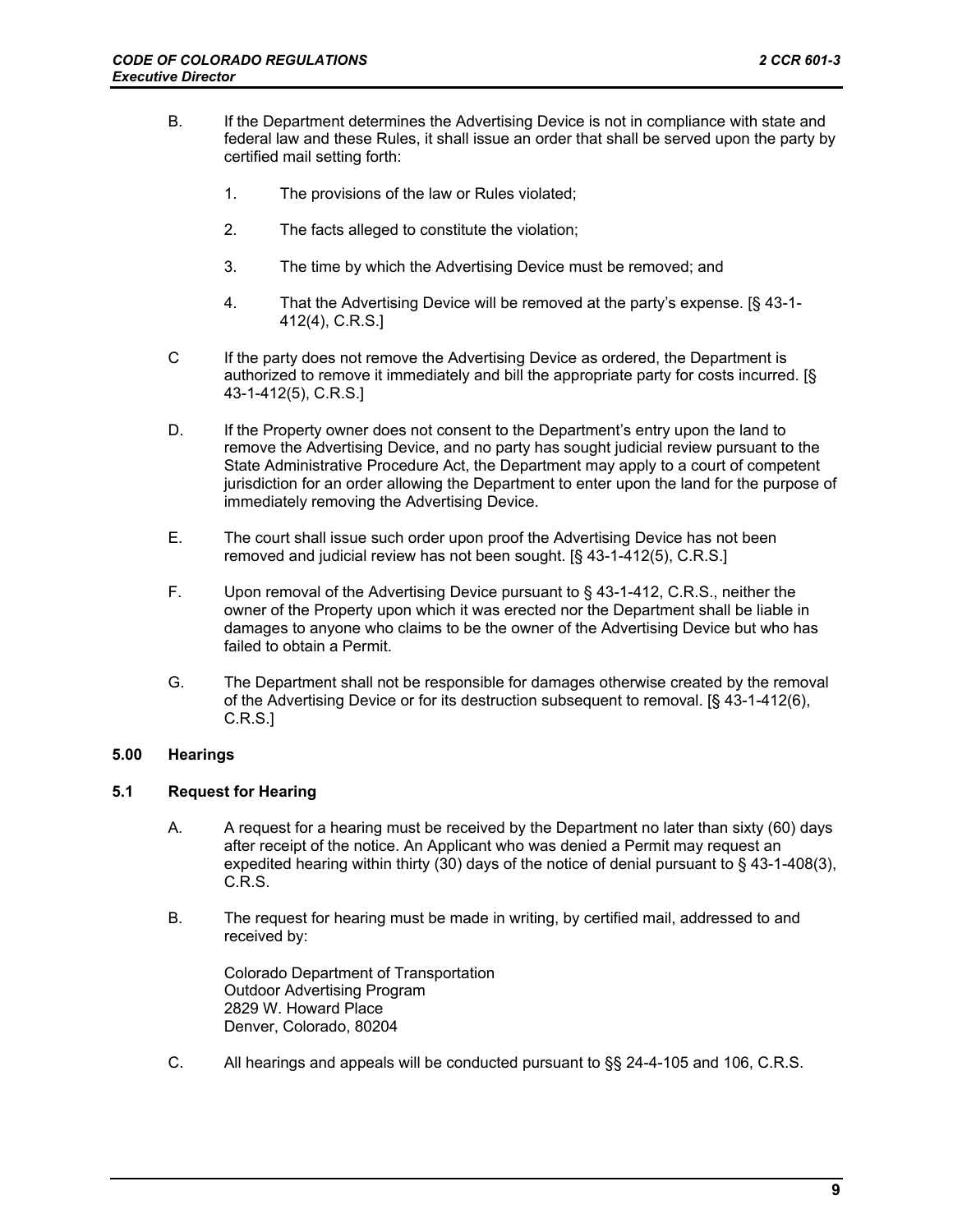## **6.00 Signs Allowed in Control Areas**

[§ 43-1-404, C.R.S., 23 USC § 131, 23 C.F.R. § 750.105; 23 C.F.R. § 750.108]

#### **6.01 Advertising Devices Allowed**

- A. The following Signs may be allowed within the Control Area adjacent to the Controlled Route:
	- 1. Repealed;
	- 2. Advertising Devices, which include:
		- a. Signs in Areas Zoned for Commercial or Industrial Uses;
		- b. Nonconforming Signs;
		- c. Repealed;
		- d. Advertising Devices on Scenic Byways (See Rule 9.00);
		- e. Repealed;
		- f. Repealed;
		- g. Repealed; and
		- h. Changeable Electronic Variable Message Signs ("CEVMS").
- **6.02 Repealed.**
- **6.03 Advertising Devices**

#### **6.03.1 General Requirements**

- A. Signs include:
	- 1. Signs in Areas Zoned for Commercial or Industrial Uses;
	- 2. Nonconforming Signs;
	- 3. Repealed; and
	- 4. Advertising Devices on Scenic Byways.
	- 5. Repealed.
	- 6. Repealed.
- B. An Advertising Device shall comply with the requirements set forth in these Rules and 23 C.F.R. § 750.108. All Signs shall not:
	- 1. Attempt to direct the movement of traffic or interfere with or resemble an official traffic sign, signal or device; [23 C.F.R. 750.108(a)]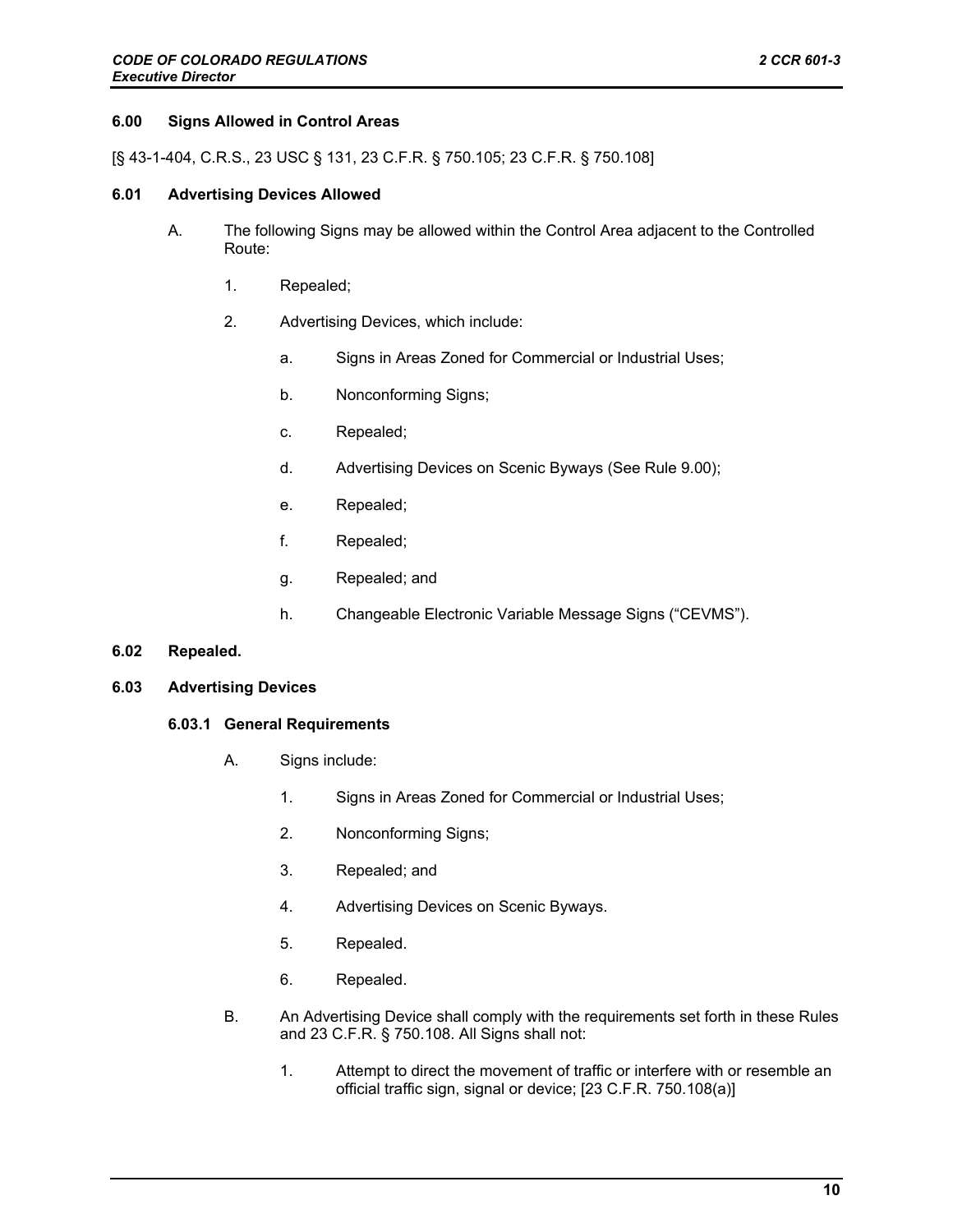- 2. Interfere with a driver's clear and unobstructed view of official signs and approaching, intersecting or merging traffic; [23 C.F.R. § 750.108(b)]
- 3. Contain or be illuminated by any flashing, intermittent or moving light(s); [23 C.F.R. 750.108(c)]
- 4. Contain any animated parts or moving parts; [23 C.F.R. 750.108(e)]
- 5. Be illuminated by lights that interfere with a driver's vision or cause glare so as to impair the driver's vision, or that interfere with a driver's operating the vehicle; [23 C.F.R. 750.108(d)]
- 6. Be erected or displayed upon any natural feature, fence, [23 C.F.R. 750.108(f)] or utility pole. [§ 43-1-411(4), C.R.S.]
- C. No new Advertising Device shall be erected adjacent to a Scenic Byway. [§ 43-1- 419, C.R.S.]
- D. A Sign shall be considered abandoned if it meets the requirements of Rule 6.03.3(B).
- E. Measuring Distances between Signs [23 C.F.R. § 750.103]
	- 1. Distances from the edge of the right-of-way shall be measured horizontally along a line perpendicular to the centerline of the highway.
	- 2. All distances shall be measured along the centerline of the highway between two vertical planes which are normal or perpendicular to and intersect the centerline of the highway, and which pass through the termini of the measured distance.

## **6.03.2 Nonconforming Advertising Devices**

- A. CDOT has authority over all Nonconforming Signs located along a Controlled Route and that are Visible from the Main Traveled Way with the purpose of their messages being read, except such Signs in Urban Areas that are more than 660 feet from the nearest edge of the Controlled Route right-of-way. [23 C.F.R. 750.704; § 43-1-406, C.R.S.]
- B. Legal Requirements to Maintain and Continue Nonconforming Signs. [23 C.F.R. 750.707]
	- 1. There must be existing Property rights in the Nonconforming Sign and the Sign owner must be able to prove the legal right to install a Sign on the Property.
	- 2. The Nonconforming Sign must have been lawfully in place on the effective date of the state law or rule, and must have continued to be lawfully maintained following passage of the state law or rule.
	- 3. The Nonconforming Sign may be sold, leased, or otherwise transferred without affecting its status, but its location may not be changed.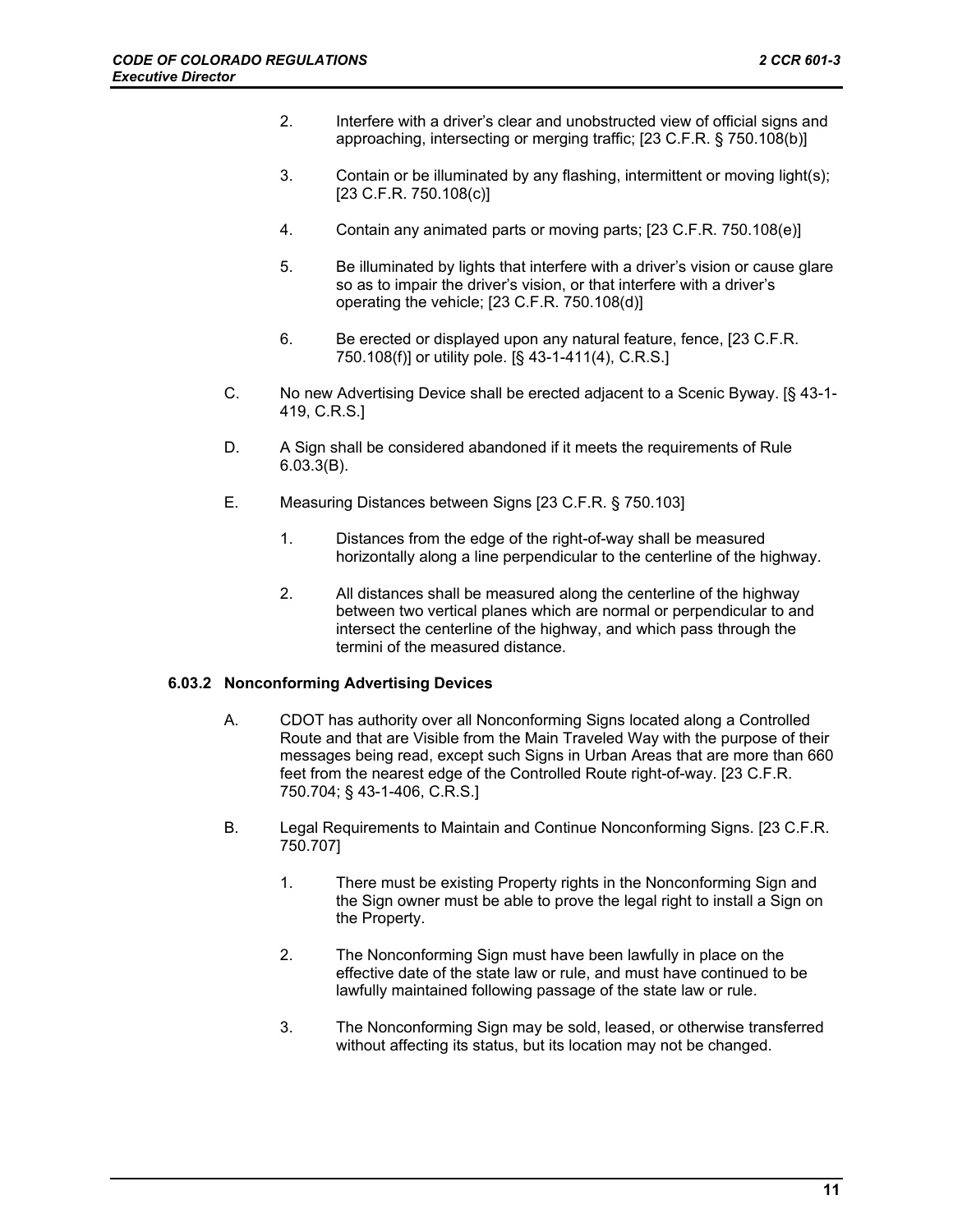4. A Nonconforming Sign removed as a result of a right-of-way taking or for any other reason may be relocated to a conforming area but cannot be reestablished at a new location as a nonconforming use. [23 C.F.R. 750.707(d)(3)]

# **6.03.3 Sign Repairs** [23 C.F.R. § 750.707; § 43-1-413, C.R.S.]

- A. Reasonable and Customary Repair of a Nonconforming Sign. This section provides guidance on what constitutes Reasonable and Customary Repair not to exceed 50% replacement cost per year. Nothing within this section allows for changing any aspect of or the character of a Nonconforming Sign. Such a change shall be considered a violation of § 43-1-413(1)(c), C.R.S.
	- 1. The Nonconforming Sign must remain substantially the same as it was on the date it was designated as a Nonconforming Sign.
	- 2. A Permittee is responsible for reasonable and customary repair and maintenance of the Nonconforming Sign.
	- 3. A Permittee must notify CDOT prior to performing any customary repair or maintenance of the Nonconforming Sign if such customary repair or maintenance involves replacing the entire face or head of the Sign, or if it involves replacement of all supporting poles of the Sign.
	- 4. Reasonable and customary repair and maintenance of the Nonconforming Sign, including a change of advertising message or design, is not a change that would terminate nonconforming rights, but such change shall be non-compensable. [§ 43-1-413(3), C.R.S.]
	- 5. Reasonable and customary repair and maintenance of the Nonconforming Sign shall not exceed 50% of the replacement cost of the Device in any given calendar year.
	- 6. Nonconforming Signs that require more than 50% of their replacement cost in repairs in any given calendar year to maintain minimum structural integrity and operational functionality will be determined by the Department as being obsolete (See Rule 6.03.3 B). Such Signs shall not be repaired, shall lose their nonconforming status and shall be removed as Illegal Signs by the Sign owner at his or her expense without compensation. [§ 43-1-412 and 413, C.R.S.; 23 C.F.R. 750.707(d)(6)]
	- 7. Any repairs exceeding 50% of the replacement cost of the Nonconforming Sign shall constitute substantial repair in violation of § 43-1-413, C.R.S. if such customary repair or maintenance involves replacing the entire face or head of the Sign, or if it involves replacement of all supporting poles of the Sign. This shall result in termination of the right to maintain the Nonconforming Sign. (See Rule 6.03.3 C 5.)
- B. Abandoned, Discontinued or Obsolete Nonconforming Signs. [23 U.S.C. § 131; 23 C.F.R. § 750.707; § 43-1-413(2)(f), C.R.S.]
	- 1. Abandoned or Discontinued Signs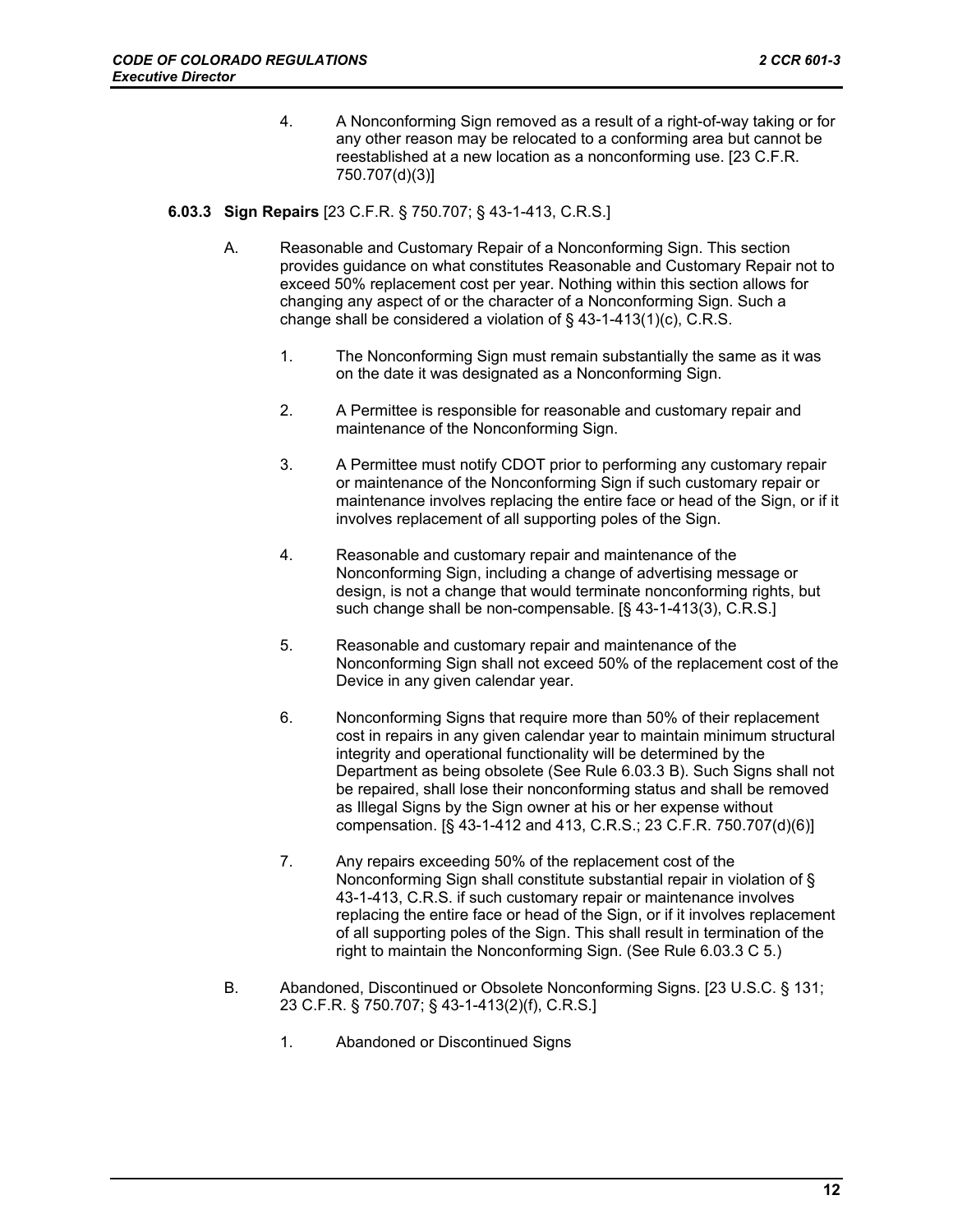a. An abandoned or discontinued Sign is one that for one year or more years is without advertising matter, or is in need of substantial repair. Such Signs determined by the Department as abandoned or discontinued are subject to removal as Illegal Signs under § 43-1-412, C.R.S.

# 2. Obsolete Signs

- a. For purposes of these Rules, "obsolescence" in § 43-1-413(2)(f), C.R.S. shall refer to Sign design, structure or other physical elements of the Sign, and not to displayed advertising.
- b. A Nonconforming Sign will be determined obsolete and thus irreparable and illegal under § 43-1-413(2) and (4), C.R.S. if the cost to maintain and/or repair or replace the Sign exceeds 50% of the replacement cost of such device on the date that the Department determined the device is obsolete as set forth in these Rules.
- C. Damage or Destruction of Nonconforming Signs. [23 C.F.R. § 750.707(d)(6); § 43-1-413(2)(e), C.R.S.]
	- 1. A Nonconforming Sign that is damaged or destroyed from any cause except willful destruction may lose its nonconforming status and become an Illegal Sign under the law. Illegal Signs shall be removed by the owner at their own expense and without compensation, pursuant to § 43- 1-412, C.R.S.
	- 2. Signs that are damaged or destroyed to the degree that the cost to repair such damage or destruction exceeds 50% of the Sign's replacement cost on the date the damage or destruction occurred shall not be repaired or replaced, but shall lose their nonconforming status and shall be removed as Illegal Signs pursuant to § 43-1-413 and 412, C.R.S.
	- 3. A Permittee must notify CDOT prior to performing any repair of damage to or destruction of the Nonconforming Sign if such repair involves replacing of the entire face or head of the Sign, or if it involves replacement of all supporting poles of the Sign.
	- 4. The Department shall determine whether a Sign has been damaged or destroyed to a degree that terminates the Nonconforming Sign's nonconforming status based on the schedule of compensation referenced in  $\S$  43-1-413(2)(e), C.R.S., as follows:
		- a. For purposes of these Rules, the schedule of compensation referenced in § 43-1-413(2)(e), C.R.S. is referred to as the "replacement cost schedule."
		- b. The replacement cost schedule is used to determine whether the cost to repair damage or destruction to a Nonconforming Sign exceeds 50% of the replacement cost of the Sign, in which case the Sign is determined as "obsolete". The replacement cost is the cost of the Sign as if installed new on its existing Sign site on the date the damage or destruction occurred.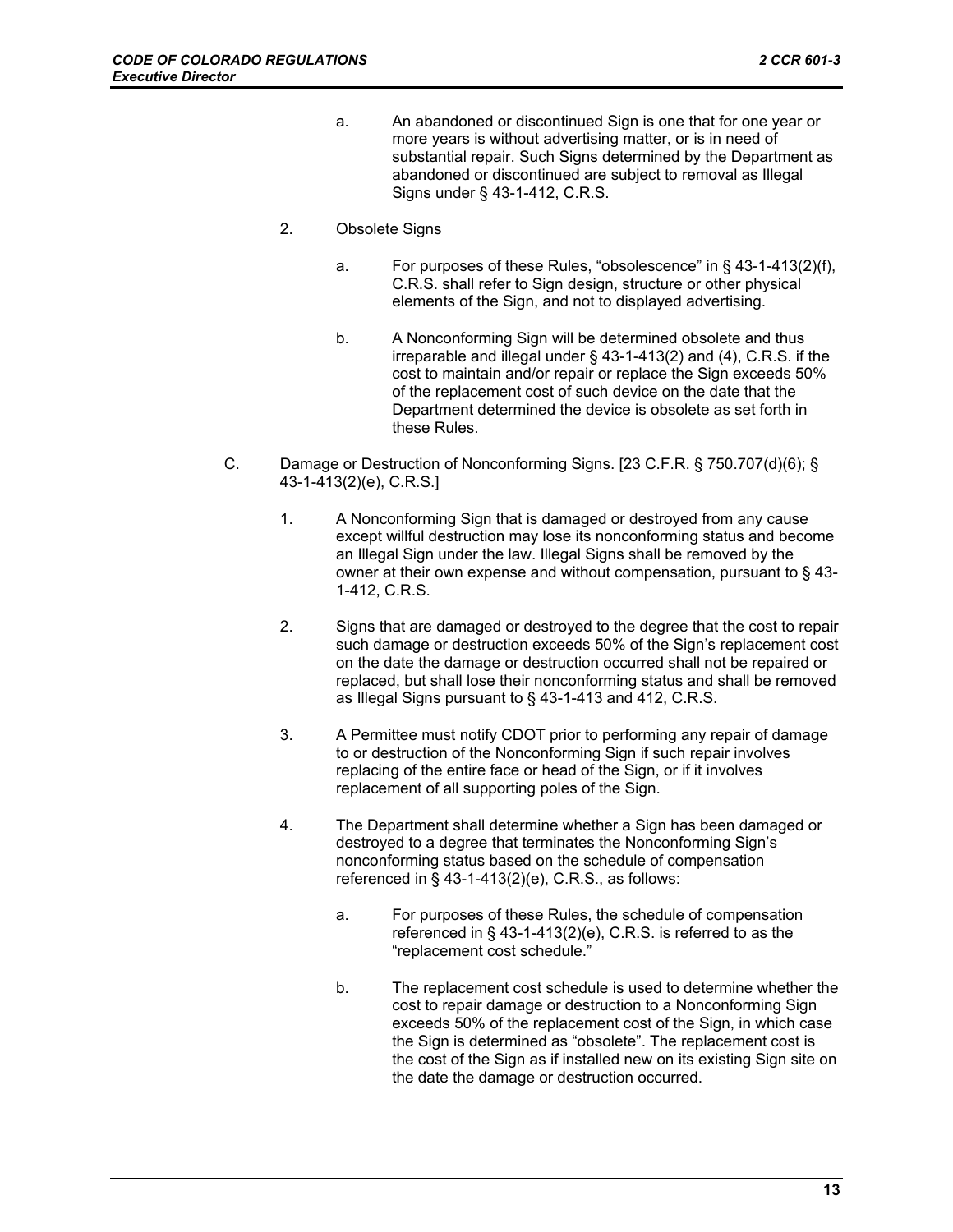- c. If the damage or destruction to the Sign is the result of willful destruction, the 50 % rule and the replacement cost schedule do not apply and the Sign may be repaired or restored to its same physical characteristics as existed on the date it became nonconforming.
- d. The procedure under (1) through (5) below shall determine whether the damaged or destroyed Nonconforming Sign may be repaired or restored:
	- (1) The Sign owner shall obtain and pay for one but not more than three repair cost estimates of the Nonconforming Sign. The estimates must be made by an independent licensed general contractor or other licensed professional (Sign installation contractor or similar). These estimates must be provided in 7 business days from the damage or destruction of the Sign;
	- (2) The Department also may obtain an equal number of repair cost estimates for the Nonconforming Sign under (1) above. The estimates must be made by an independent licensed general contractor or other licensed professional (Sign installation contractor or similar). These estimates must be provided in 7 business days from the damage or destruction;
	- (3) The Department shall, at its discretion, either accept the single estimate or average of up to three estimates obtained in section (1) as the repair cost of the Sign or shall use the average of all of the estimates obtained in sections (1 and 2) to establish the repair cost of the Nonconforming Sign.
	- (4) The cost to replace the entire Nonconforming Sign shall be determined according to the replacement cost schedule that is based on the Federal Highway Administration Non-Regulatory Supplement Federal-Aid Policy Guide, Transmittal 35 Attachment: Sign and Site Valuation Formula and Schedule Guide for Controlling Outdoor Advertising Pursuant to 23 U.S.C. 131 dated February 16, 2006, NS 23 C.F.R. 750D, Parts I, II, III. The data relied upon as developed using the FHWA Guide shall be processed based on elements of the real estate appraisal methodology known as the Cost Approach. Replacement cost shall not include the cost of land, the cost of renting land, nor any factor other than the Nonconforming Sign itself.
	- (5) The Department shall make a determination whether the Sign may be repaired or restored based on (3) and
	- (6) Whether the cost of repairing or restoring the Sign exceeds 50% of the replacement cost of the Nonconforming Sign on the date of damage or destruction. (Repair cost/replacement cost = percentage of repair to replacement).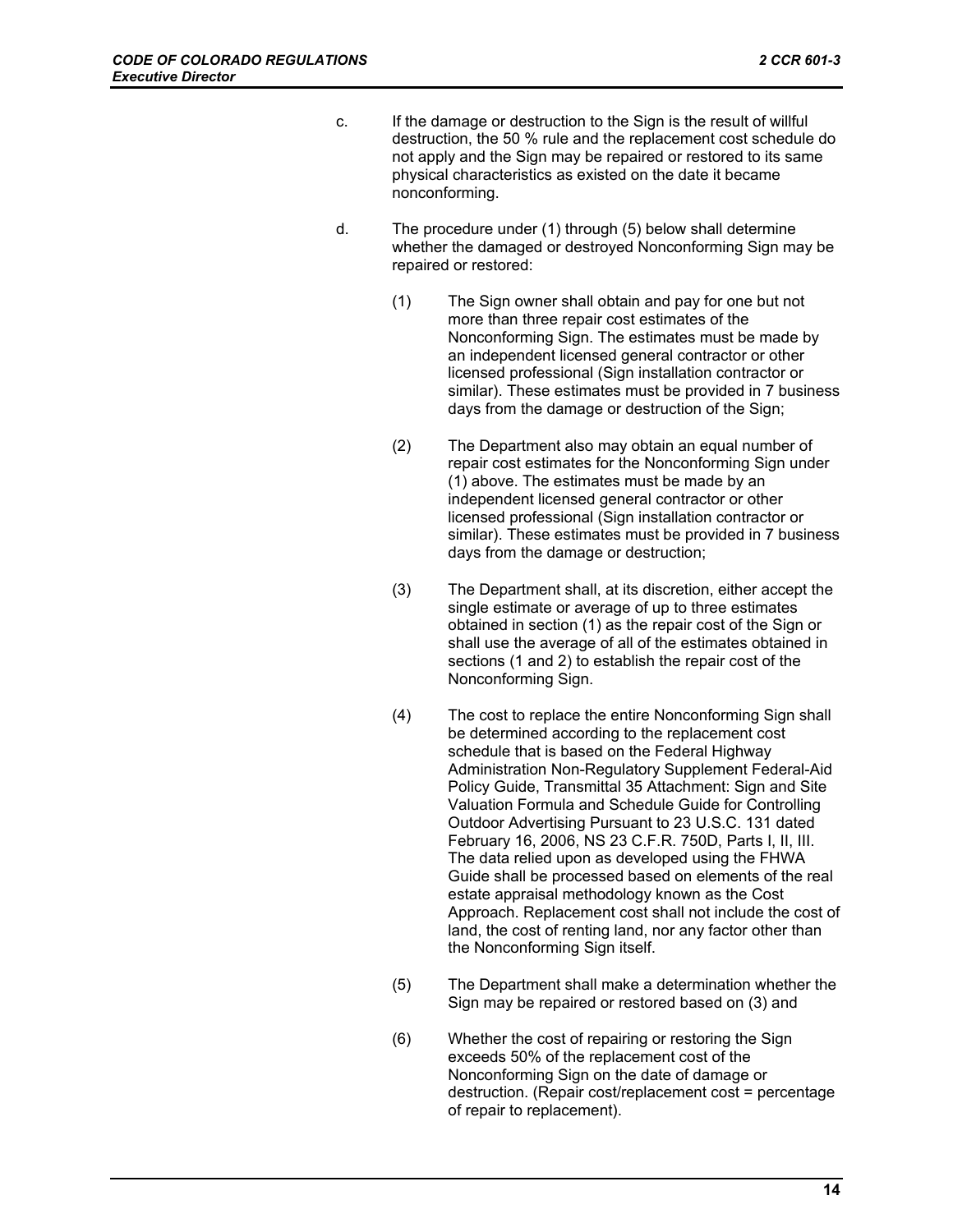5. If the Department determines that the cost to repair or restore the Sign is greater than 50% of the Sign's replacement cost, the Nonconforming Sign shall not be repaired or restored and shall lose its right to be maintained. Such determination must be made within 7 business days of the completion of the procedure in subsection 4. d. above. The Nonconforming Sign shall become illegal as described in § 43-1-413, C.R.S., the Permit shall be revoked and the Sign structure will be removed at the owner's expense without compensation, as described in § 43-1-412, C.R.S.

## D. Repairs Authorized

- 1. No damage or destruction to the Nonconforming Sign shall be repaired without prior written Department approval, which must be given within the time set forth in subsection C.
- 2. Upon Department notice to the Sign owner that the repairs may be made, the repairs must be completed within 60 days from the date of such notification or the Permit shall be revoked and the Sign structure will be removed as an Illegal Sign at the Sign owner's expense and without compensation.
- 3. The Department may extend the 60-day repair period an additional 30 days for conditions beyond the Sign owner's control and upon written proof of good faith effort to repair the Sign.
- E. Acquisition Procedures for Nonconforming Signs pursuant to § 43-1-414(1), C.R.S. This section of the Rules applies where the Department either acquires a Sign by gift, exchange or agreement, or eminent domain.
	- 1. Eminent Domain. If the Nonconforming Sign is acquired by eminent domain, CDOT shall follow the procedures set forth in § 38-1-101, et seq. C.R.S. and § 24-56-101, et seq., C.R.S. If the acquisition is not through eminent domain, the following procedures apply.
	- 2. Non-Eminent Domain Purchase. The Department and Nonconforming Sign owner may agree on a purchase price for CDOT to acquire the Sign for any purpose, which price may be based on an appraisal performed as described below.
		- a. Appraisal of Nonconforming Sign pursuant to § 43-1-414(4), C.R.S. If the Department appraises the value of the Nonconforming Sign, the appraisal shall be conducted according to the standards and practices set forth in the Uniform Standards of Professional Appraisal Practice (USPAP), 2014-2015 edition.

CDOT may compensate the owner and acquire the Nonconforming Sign at a price that is not less than the Sign's appraised market value according to such market value definition referenced in USPAP.

b. The Sign appraisal shall take into account normal depreciation of the Sign according to appraisal standards and practices set forth in the 2014-2015 USPAP.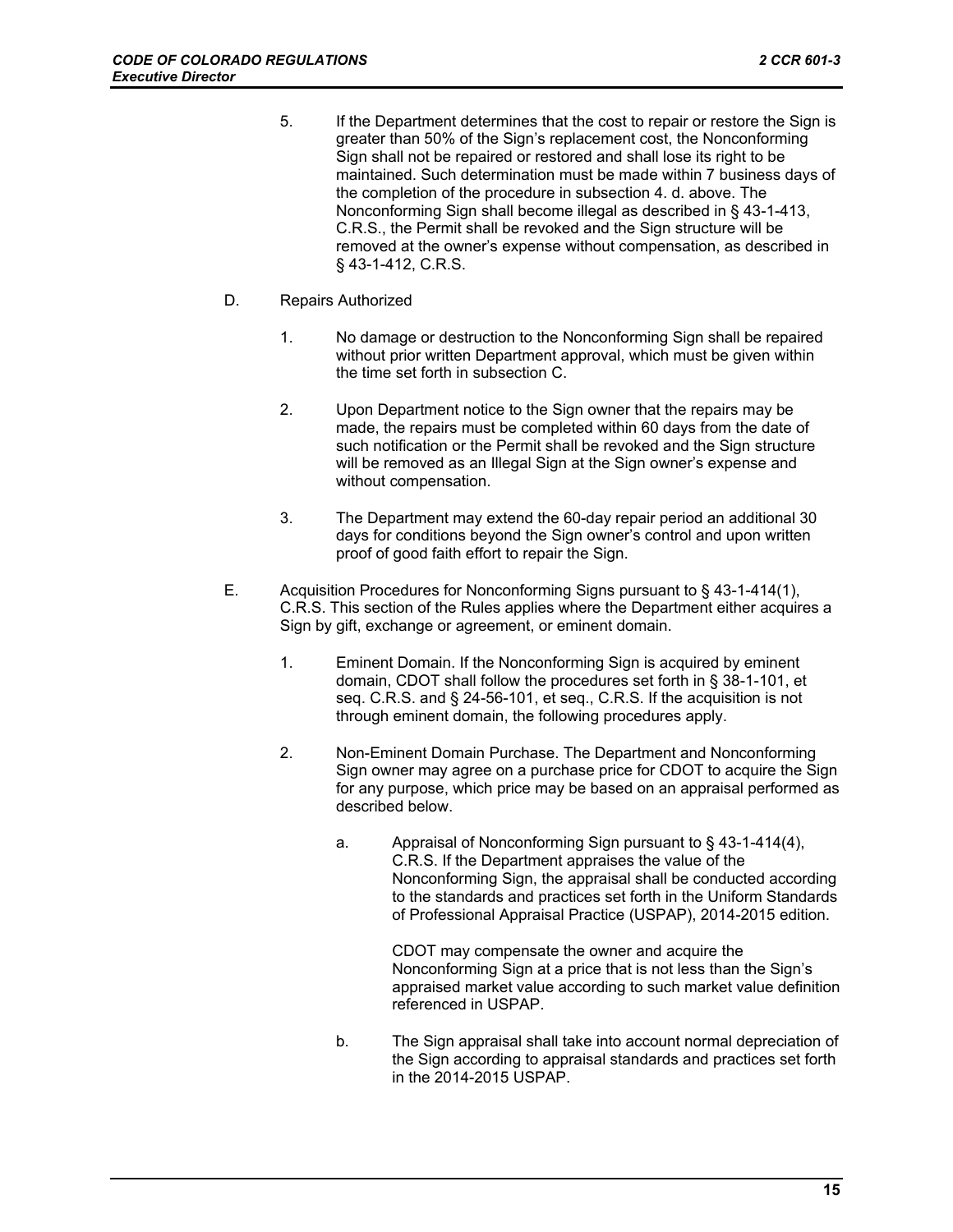- c. Nonconforming Sign owners must obtain the Department's prior approval if any modification is made to a Nonconforming Sign in conformance with these Rules. Nonconforming Signs that have been modified without prior approval of the Department may lose their nonconforming status.
- d. Nonconforming Signs that have been modified with approval of the Department will be appraised and the owner compensated according to the Sign's original design and construction as if no design changes or modifications had been made; however, where these same changes shall have resulted in a decrease in value, the appraisal and compensation shall reflect those design changes or modifications made and any lower value resulting therefrom. [§43-1-414(2), C.R.S.]
- 3. Sign Site. Where CDOT acquires a Sign by gift, exchange, agreement or purchase, the Department also may appraise and compensate the owner of the underlying Sign site for any Property right extinguished as a result of the Sign acquisition.

# **6.03.4 Termination of Nonconforming Sign**

- 1. The right to maintain a Nonconforming Sign shall be terminated by the Department if any of the conditions listed in § 43-1-413(2), C.R.S. occur.
- 2. If the right to maintain the Nonconforming Sign is terminated, it shall become illegal and be removed pursuant to § 43-1-412 C.R.S., and these Rules.

## **6.03.5 Tourist-Related Nonconforming Advertising Devices – Exemption** [23 C.F.R. 750.503; § 43-1-414, C.R.S.]

- 1. Tourist Related Nonconforming Advertising Devices which comply with state and federal requirements may be exempted from removal pursuant to  $\S$  43-1-414(5), C.R.S.
- 2. "Tourist Related Advertising Device" means any legally erected and maintained Advertising Device which was in existence on May 5, 1976, and which provides directional information about goods and services in the interest of the traveling public limited to the following: lodging, campsites, food service, recreational facilities, tourist attractions, educational or historical sites or features, scenic attractions, gasoline stations, or garages.

## **7.00 Signs in Areas Zoned by Law for Industrial or Commercial Uses**

[23 C.F.R. § 750.708; § 43-1-404(1)(e)(I); § 43-1-406(2)(b)(I) and (II), C.R.S.]

- A. Location
	- 1. Advertising Devices may be located in areas Zoned for Commercial or Industrial Uses as defined in section 1.33 of these Rules. Primary land use of the Sign location must be commercial or industrial and the zoning must be part of a comprehensive zoning.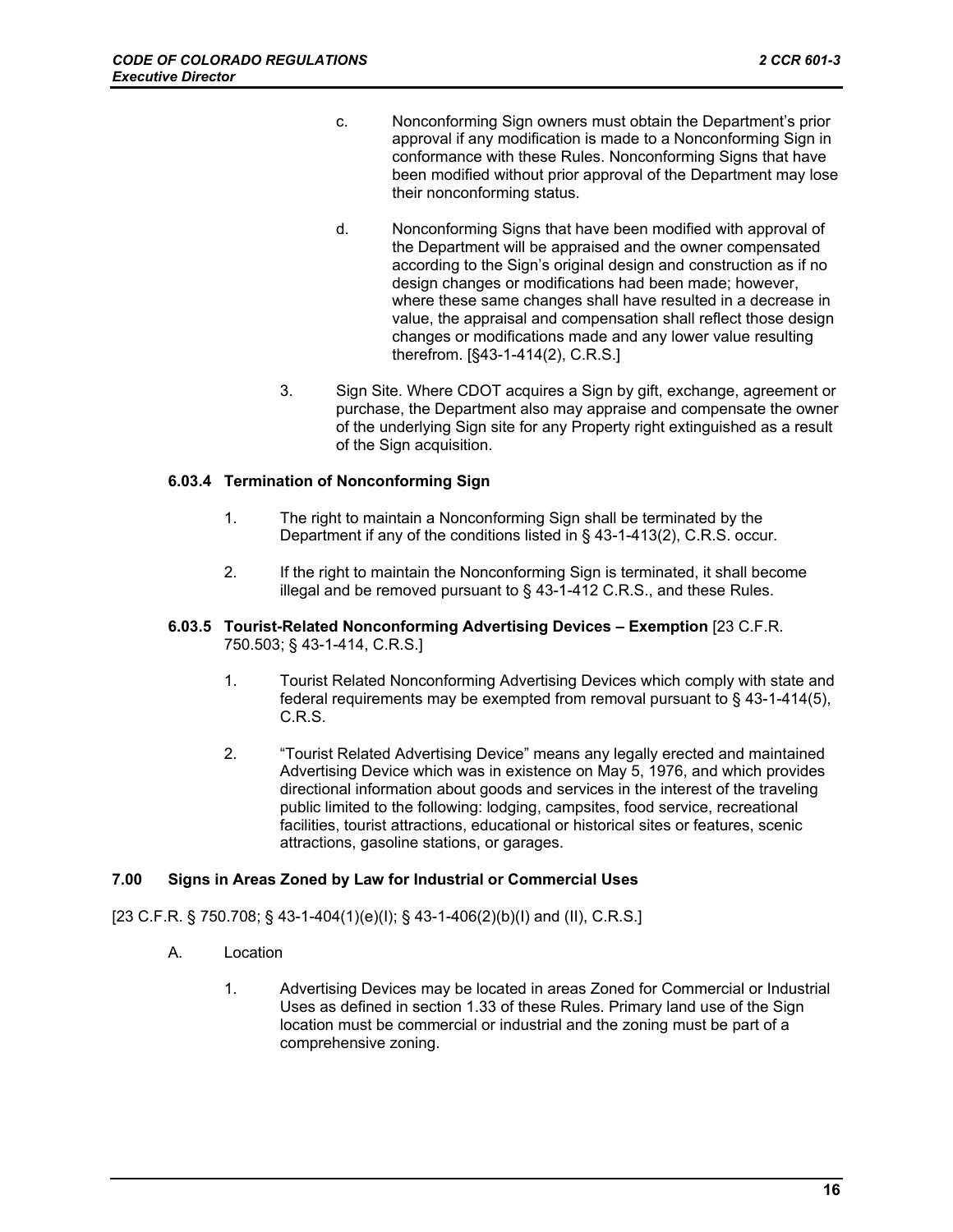- 2. Advertising Devices located adjacent to the Interstate Right-of-Way:
	- a. Cotton Area: Adjacent to right-of-way that was acquired prior to July 1, 1956 for roadway purposes and zoned as commercial or industrial prior to January 1, 1970 (Cotton Area, see § 43-1-406(2)(b)(II) C.R.S.); or
	- b. Kerr Area: Outside the boundaries of incorporated municipalities, as those boundaries existed on September 21, 1959 and clearly established by state law as industrial or commercial before that date and zoned for industrial or commercial uses under authority of state law prior to January 1, 1970; see § 43-1-404(1)(d) and § 43-1-406(2)(b)(I) C.R.S.; or
	- c. Kerr Area: Within the boundaries of incorporated municipalities, as those boundaries existed on September 21, 1959 and zoned for industrial or commercial uses before January 1, 1970 (§ 43-1-406(2)(b)(I) C.R.S.).
- B. Size Requirements [§ 43-1-404(1), C.R.S.]
	- 1. Advertising Device measurements shall be inclusive of any border and trim, but excluding the base, apron, supports, and other structural members.
	- 2. The maximum size limitations shall apply to each side of a Sign structure. Signs may be placed back-to-back, or in V-type construction with not more than two displays to each facing.
	- 3. In areas Zoned for Commercial or Industrial Uses by law prior to January 1, 1970, the Sign shall have:
		- a. A maximum area for any one Sign of 1200 square feet Visible in any one direction of travel;
		- b. A maximum Sign face height of 30 feet; and
		- c. A maximum Sign face length of 60 feet.
	- 4. In areas Zoned for Commercial or Industrial Uses on or after January 1, 1970, located along non-interstate Controlled Routes, the Sign shall:
		- a. Be no larger than 150 square feet; and
		- b. Be located within one thousand feet of an industrial or commercial building.
	- 5. Repealed.
- C. Lighting
	- 1. Advertising Devices that contain, include, or are illuminated by any flashing, intermittent, or moving light or lights are prohibited.
	- 2. Advertising Devices are prohibited that are not effectively shielded as to prevent beams or rays of light from being directed at any portion of the traveled ways of the State Highway System and which are of such intensity or brilliance as to cause glare or to impair the vision of the driver of any motor vehicle, or which otherwise interfere with any driver's operation of a motor vehicle.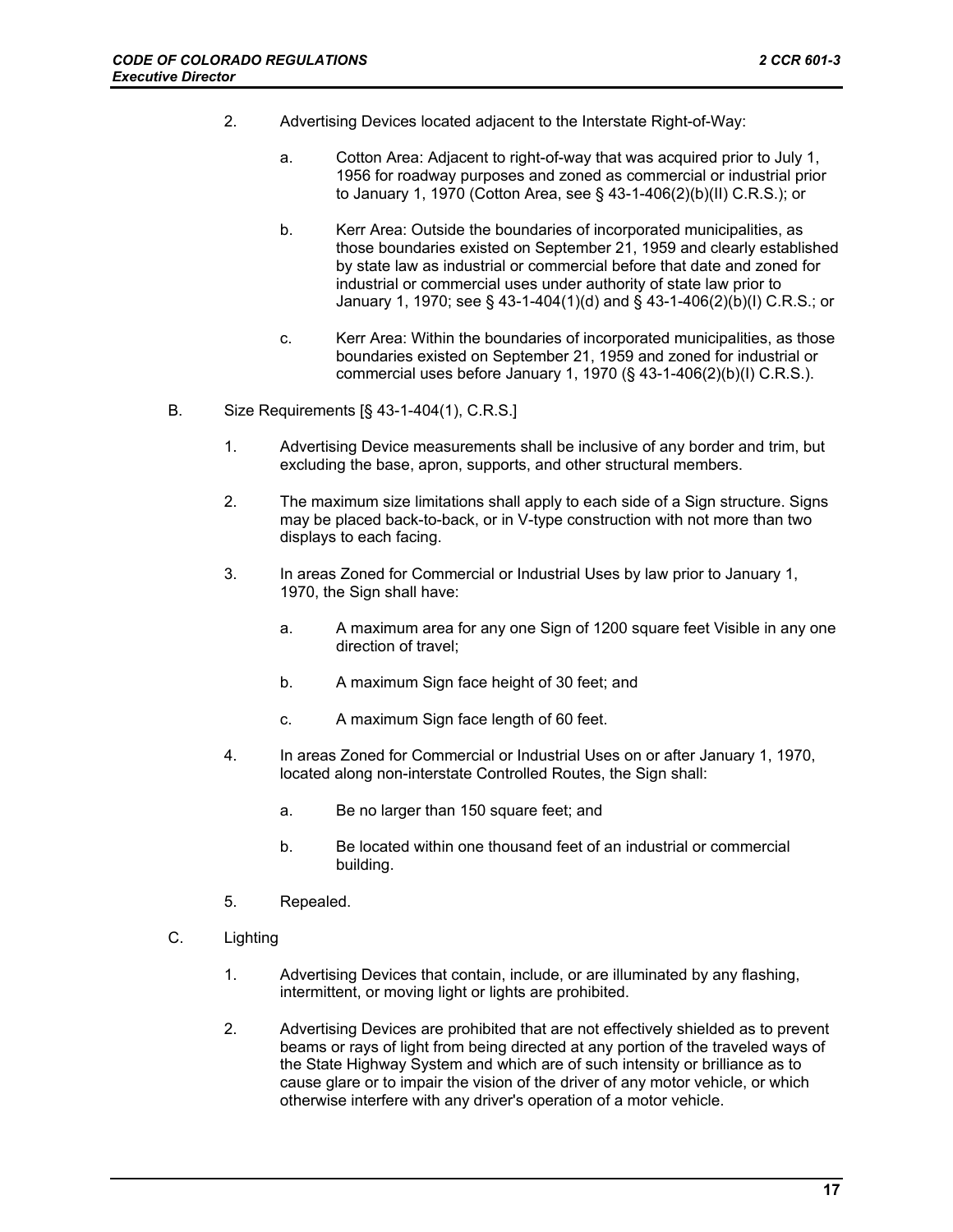- 3. No Sign shall be so illuminated that it interferes with the effectiveness of, or obscures an official traffic sign, device, or signal.
- 4. All lighting shall be subject to any other provisions relating to lighting of Signs presently applicable to all Controlled Routes highways under the jurisdiction of the State.
- 5. CEVMS technology shall not, in itself, constitute the use of flashing, intermittent or moving light or lights.
- 6. An Advertising Device may contain a message center display with moveable parts and a changeable message that is changed by electronic processes or by remote control. The illumination of an Advertising Device containing a message center display is not the use of a flashing, intermittent or moving light for the purposes of these Rules. [§ 43-1-404(1)(f), C.R.S.]
- D. Spacing of Signs
	- 1. Advertising Devices on Control Routes may not be located in such a manner as to obscure, or otherwise physically interfere with the effectiveness of any official traffic sign, signal, or device, obstruct or physically interfere with the driver's view of approaching, merging or intersecting traffic.
	- 2. Interstate Highways and Freeways:
		- a. No two Signs shall be spaced less than 500 feet apart.
		- b. Outside of incorporated villages and cities, no Advertising Device may be located adjacent to or within 500 feet of an interchange, intersection at grade, or safety Rest Area. The 500 feet is to be measured along the Interstate or Freeway from the beginning or ending of pavement widening at the exit from or entrance to the main-traveled way.
	- 3. All other Controlled Routes except Interstate and Freeways
		- a. Outside of incorporated villages and cities, no two structures shall be spaced less than 300 feet apart.
		- b. Within incorporated villages and cities, no two structures shall be spaced less than 100 feet apart.
	- 4. The above provisions for spacing-between-structures do not apply to structures separated by buildings or other obstructions in such a manner that only one Sign face located within the above spacing distances is Visible from the highway at any one time.
	- 5. The minimum distance between structures shall be measured along the nearest edge of the pavement between points directly opposite the Advertising Devices along each side of the State Highway and shall apply only to structures located on the same side of the State Highway.
	- 6. Signs that are not lawfully maintained shall not be counted nor shall measurements be made from them for purposes of determining compliance with spacing requirements.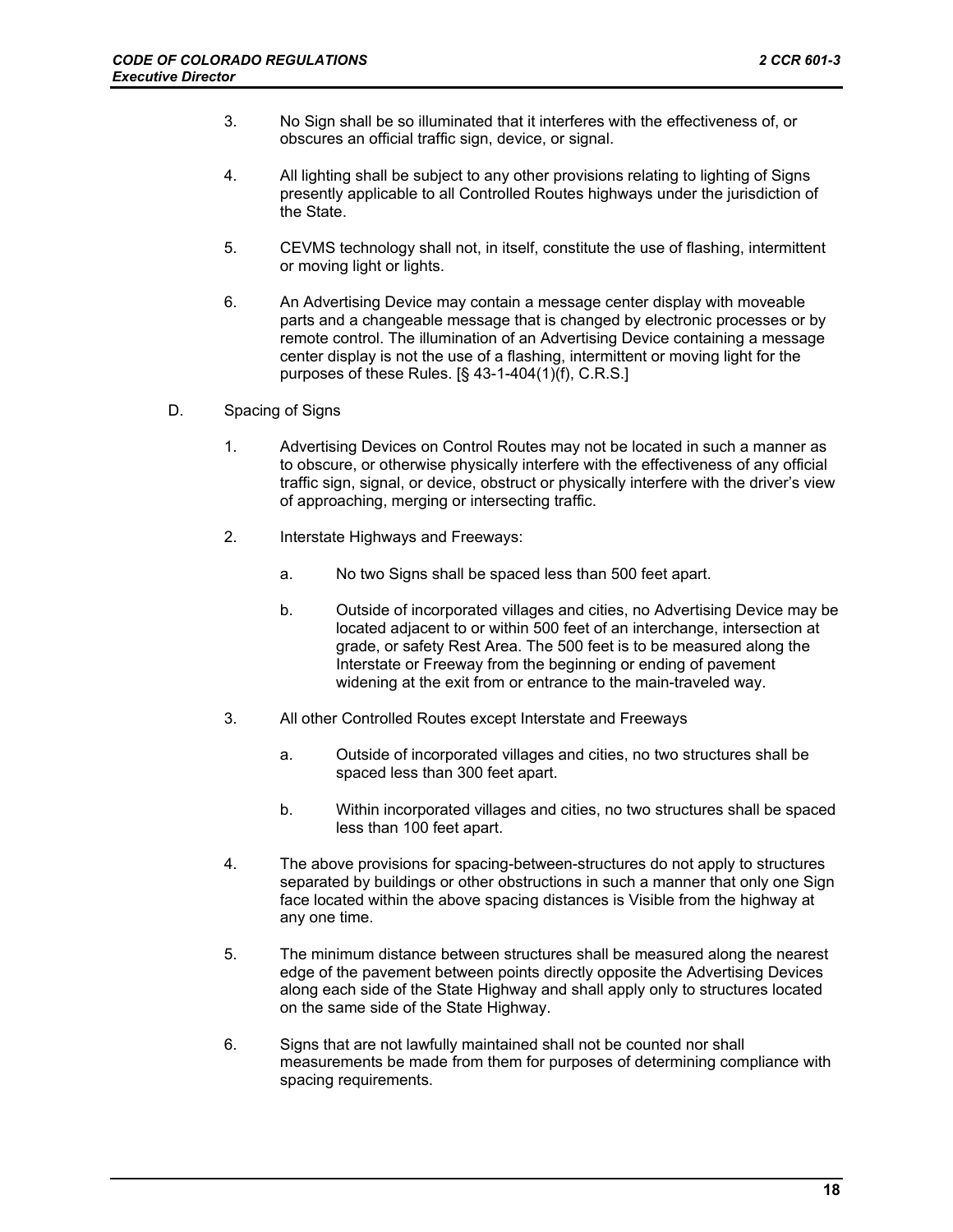7. If a Sign was erected prior to July 9, 1971 in an area Zoned for Commercial or Industrial Uses, see Rule 6.03.2 "Nonconforming Advertising Devices."

## **8.00 Repealed.**

#### **9.00 Advertising Devices on Scenic Byways**

### [§ 43-1-419, C.R.S.; 23 U.S.C. § 131(s)]

- A. A Scenic Byway is a road designated as such by the Colorado Transportation Commission along a Controlled Route.
- B. No new Advertising Device shall be erected along a Scenic Byway that is visible from the Controlled Route.
- C. Existing Advertising Devices along Scenic Byways which are in compliance with state and federal law and these Rules may continue to be maintained; however, they will have the status of Nonconforming Signs.
- D. For purposes of this section, an Advertising Device shall be considered to be Visible from a designated highway if it is plainly visible to the driver of a vehicle who is proceeding in a legally designated direction and traveling at the posted speed. [23 C.F.R. 750.153 (j); § 43-1-403(17), C.R.S.]
- E. The designation of a Scenic Byway shall specify by Global Positioning System or other technology the precise location of the Scenic Byway.

#### **10.00 Repealed.**

## **11.00 Repealed.**

#### **12.00 CEVMS Advertising Devices**

- A. Authority. The Department has authority to control the brightness, intervals, spacing and location of CEVMS Advertising Devices along Controlled Routes for the purpose of ensuring safety to the travelling public. [23 USC §131 (c)(3) and (j); 23 C.F.R. § 750.705; § 43-1-404(1)(f), and § 43-1-415(1), C.R.S.]
- B. Definitions
	- 1. "CEVMS" or "Changeable Electronic Variable Message Sign" means a selfluminous advertising Sign which emits or projects any kind of light, color, or message change which ranges from static images to full motion video. This shall include "Variable Message Sign" which means an advertising Sign, display or device with moving parts whose message may be changed by electronic or by remote control or other process through the use of moving or intermittent light or lights. [43-1-404(1)(f)(I), C.R.S.]
	- 2. "Footcandle" means a unit of Illuminance equivalent to the illumination produced by a source of one candle at a distance of one foot and equal to one lumen incident per square foot.
	- 3. "Glare" means the sensation produced by Illuminance within the visual field that is sufficiently greater than the luminance to which the eyes are adapted to cause annoyance, discomfort, or loss of visual performance and visibility.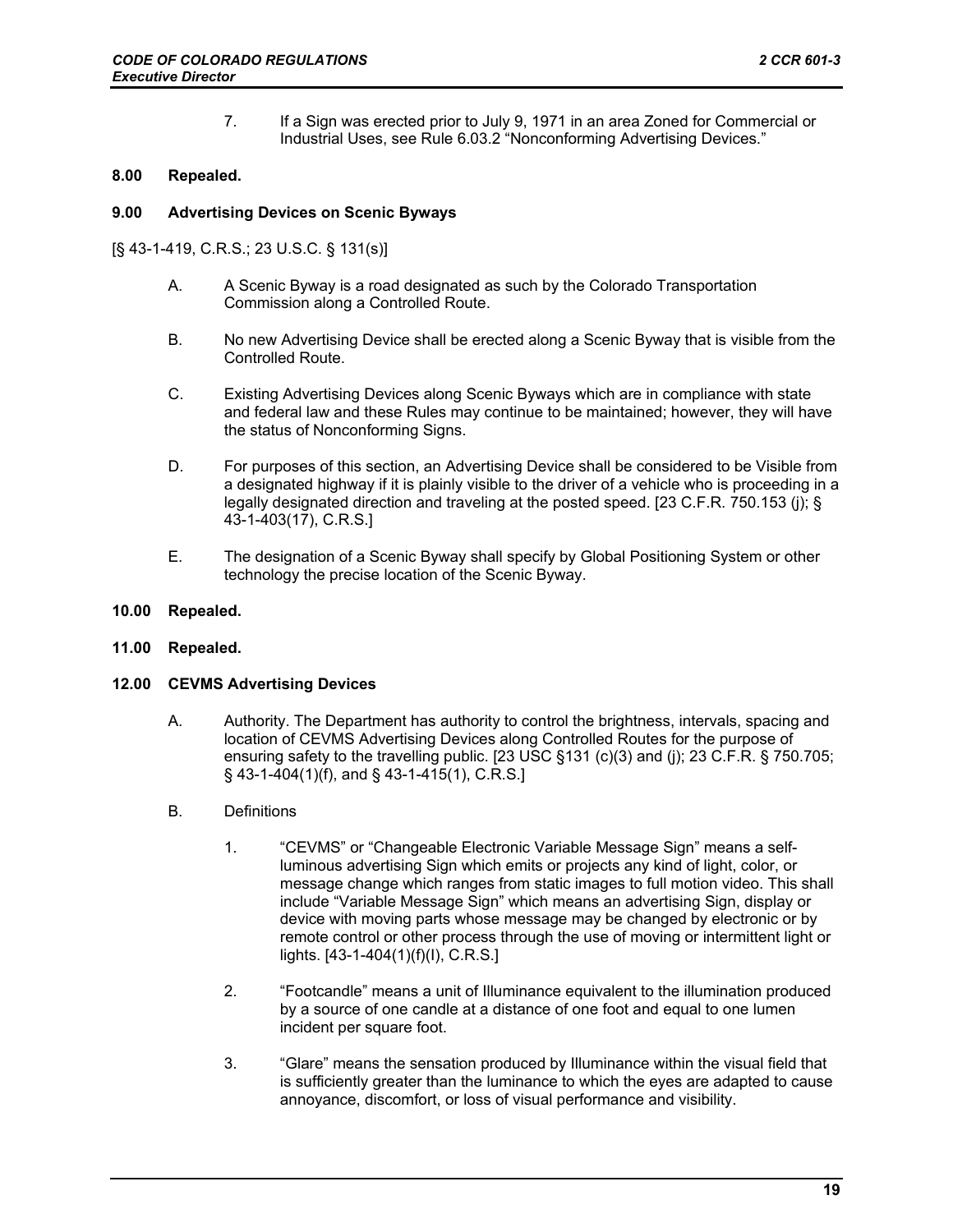- 4. "Illuminance" means the amount of light that is intercepted by an object that is a distance away from the Sign measured in Footcandles. That is, the lighted Sign face illuminates objects that are away from it, and the lighting level produced by the Sign on a particular object is measured in Footcandles.
- 5. "Luminance" means the photometric measure of the luminous intensity per unit area of light travelling in a given direction. It describes the amount of light that passes through or is emitted from a particular area, and falls within a given solid angle. The unit for luminance is candela per square meter (cd/m2), also known as "nit".
- 6. "Message" means anything displayed on a Sign, including copy, art and graphics.
- 7. "Multiple Message Sign" (also known as tri-vision Signs) means an outdoor advertising Sign, display or device whose message is on triangular louvered facings and are changed by electronic or other rotation of the louvers.
- 8. "NIT" means a unit of visible-light intensity equal to one candle per square meter, measured perpendicular to the rays of the source.
- 9. Repealed.
- 10. "Segmented Message" means any message or distinct subunit of a message presented by means of at least one display change on a variable message Sign.
- 11. "Traveling Message" means a message which moves or appears to move across any Advertising Device.
- C. General Requirements
	- 1. The CEVMS shall comply with all applicable federal, state, and local laws, rules and regulations.
	- 2. Location
		- a. No CEVMS may be placed within 1,000 feet of another CEVMS on the same side of a highway and facing the same direction of travel. [§ 43-1- 404(1)(f)(I), C.R.S.]
		- b. A CEVMS shall not prevent the driver of a vehicle from having a clear and unobstructed view of official signs and approaching or merging traffic.
		- c. A CEVMS shall not interfere with or direct, or attempt to direct, the movement of traffic, or resemble or simulate any warning or danger signal, or any official traffic control device, or contain wording, color, shapes or likenesses of official traffic control devices;
		- d. A CEVMS shall not be maintained upon trees or rocks or other natural features.
	- 3. Mechanics
		- a. A CEVMS shall not move or have any animated or moving parts.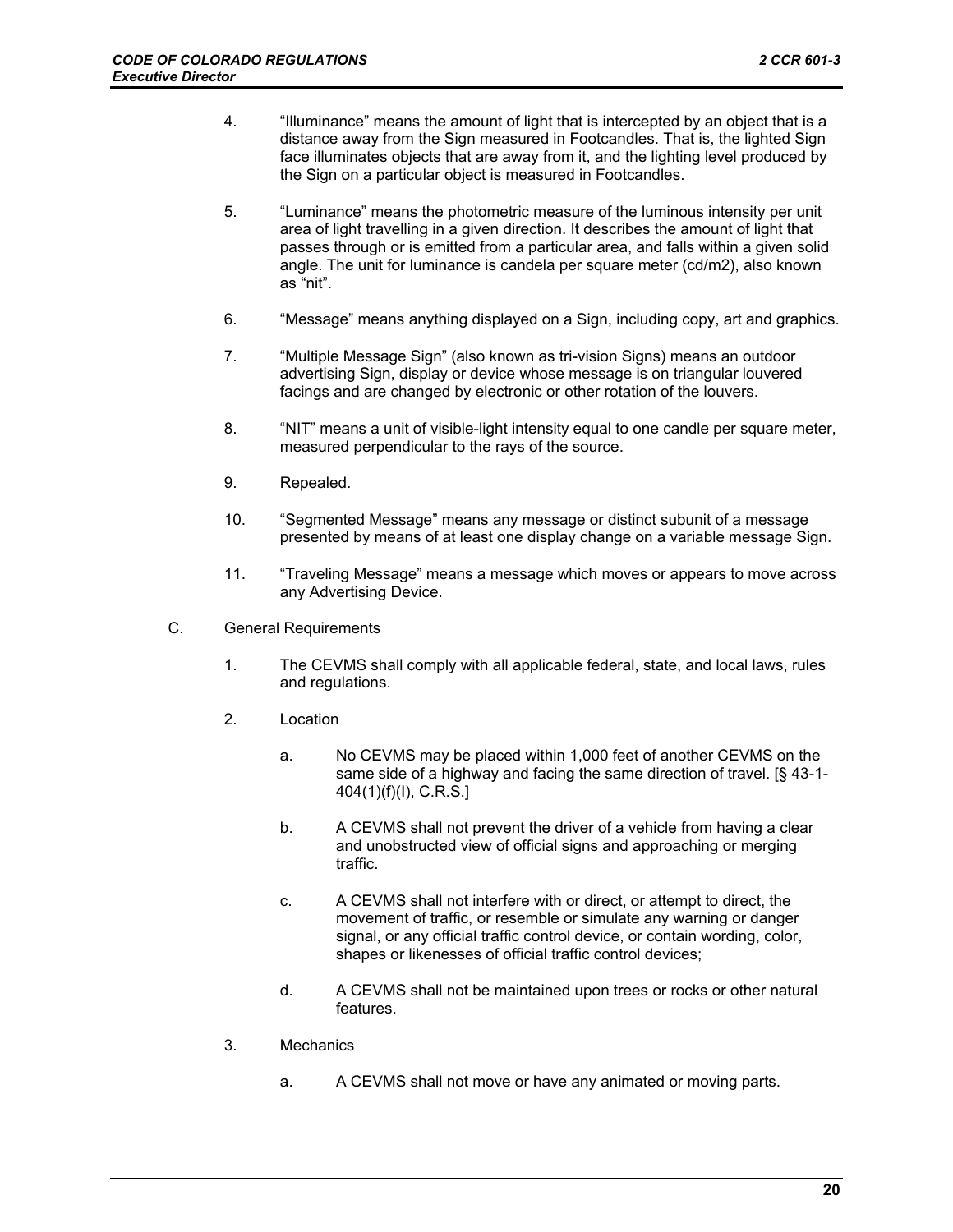- b. A CEVMS shall not contain, incorporate or use any inter-active component or medium, and shall not interact with drivers or interfaces with cell phones or any other electronic device.
- c. A CEVMS shall not incorporate, use or emit any sound or noise or any electronic signals capable of being detected or emit any smoke, scent or odors.

# 4. Operations

- a. CEVMS Advertising Devices found to be brighter than necessary for adequate visibility shall be adjusted by the person owning or controlling the Sign to conform to the requirements of state and federal laws and these Rules.
- b. CEVMS must:
	- (1) Use sufficient safeguards to prevent unauthorized access, use or hacking of CEVMS and related technology, including infrastructure, hardware, software and networks, by unauthorized users;
	- (2) Include the ability to be held on a static image in the event a malfunction occurs that violates these Rules;
	- (3) Not contain animation, flashing, scrolling or travelling messages, or intermittent or full-motion video;
	- (4) Not change intensity or expose its message for less than 4 seconds.
	- (5) Have a transition interval of less than 1 second.
	- (6) The Permit holder is responsible for any changes, alterations or modifications to the display of the CEVMS made by an unauthorized user.
- 5. Operational Requirements Specific to CEVMS Advertising Devices
	- a. General Requirements.
		- (1) A CEVMS must include the ability to automatically or technologically modify displays and lighting levels where directed by the Department to assure safety of the motoring public.
		- (2) The Permit holder, Sign owner or third party must have the ability to repair and monitor the brightness.
		- (3) A CEVMS shall be capable of being remotely monitored to ensure conformance with these Rules and state and federal laws.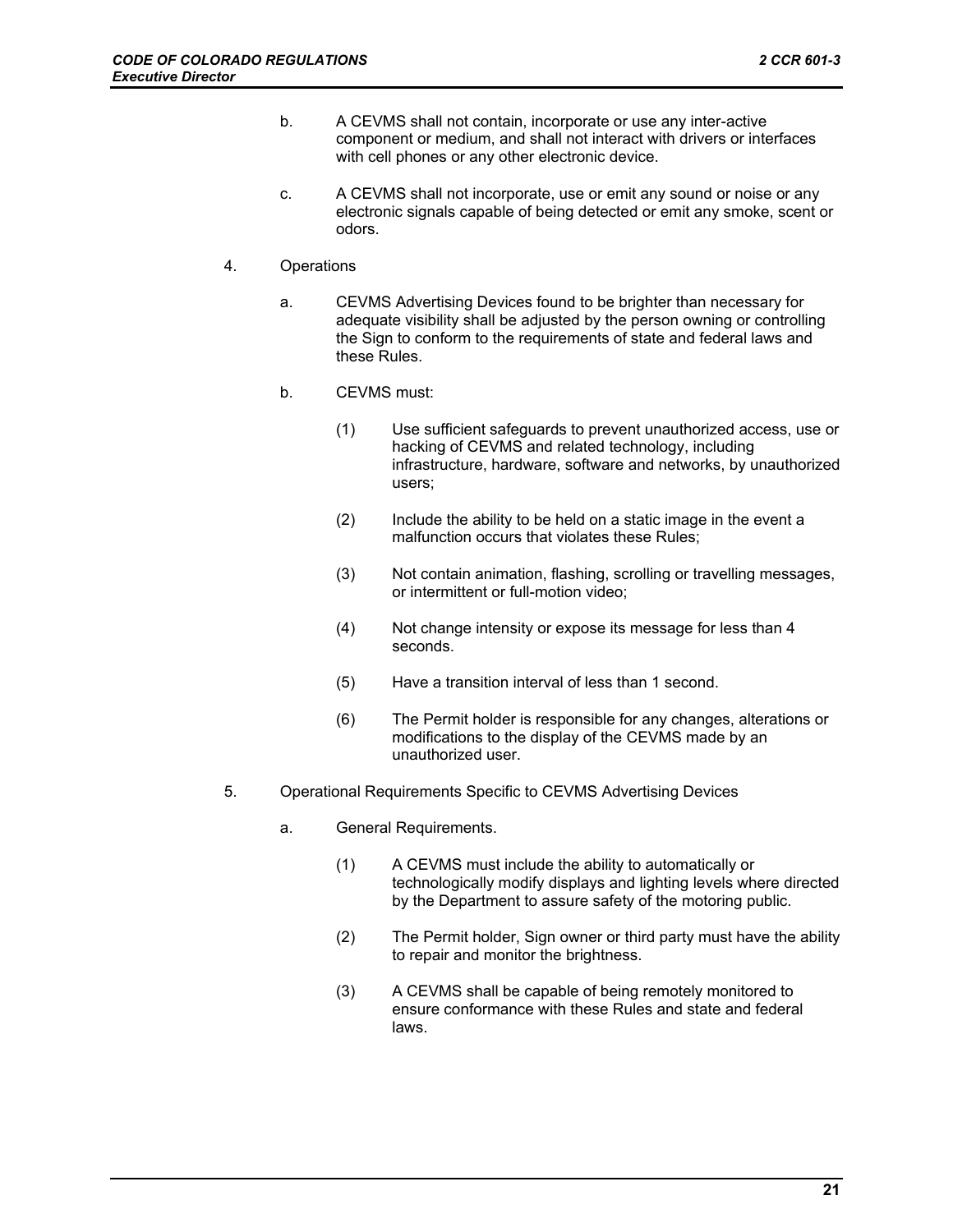- b. Brightness.
	- (1) A CEVMS shall adhere to the brightness standards set forth herein.
	- (2) CEVMS shall not exceed three-tenths (0.3) Footcandles over ambient light as measured by the distance to the Sign set forth below with a Footcandle or Illuminance meter that can measure to the 100th of a Footcandle.
	- (3) The measurement shall be conducted at least 30 minutes after sunset or 30 minutes before sunrise.
	- (4) If the Footcandle reading exceeds the 0.3 Footcandles, then the nighttime luminance which shall not exceed 300 NIT (candelas per square meter) which may be measured with a nit gun or luminance meter that can read to the accuracy of 5 nits.
	- (5) Any measurements required pursuant to this subsection shall be taken from a point within the highway right-of-way at a safe distance outside of the Main Traveled Way and as close to perpendicular to the face of the changeable message Sign as practical.
	- (6) If a perpendicular measurement is not practical, a measurement shall be taken at an angle up to ten degrees (10 degrees) offset from the perpendicular center point of the Sign face.
	- (7) Upon request, the Sign owner shall provide written certification from the Sign manufacturer that the light intensity has been factory pre-set not to exceed 0.3 Footcandles above ambient light as measured from the appropriate distance (see chart in Section 12.C.5.10) and the Sign is equipped with automatic dimming technology.
	- (8) The CEVMS shall not be of such intensity or brilliance as to cause glare or to impair the vision of the driver of any motor vehicle, or to otherwise interfere with any driver's operation of a motor vehicle.
	- (9) The CEVMS shall have the capability of adjusting brightness level in response to changes in ambient light levels so the Signs are not unreasonably bright for the safety of the motoring public.
	- (10) A CEVMS shall use automatic dimming technology to adjust the brightness of the Sign relative to ambient light so that at no time shall a Sign exceed a brightness level of three tenths (0.3) Footcandles above ambient light, as measured using a Footcandle meter and in conformance with the following distance table: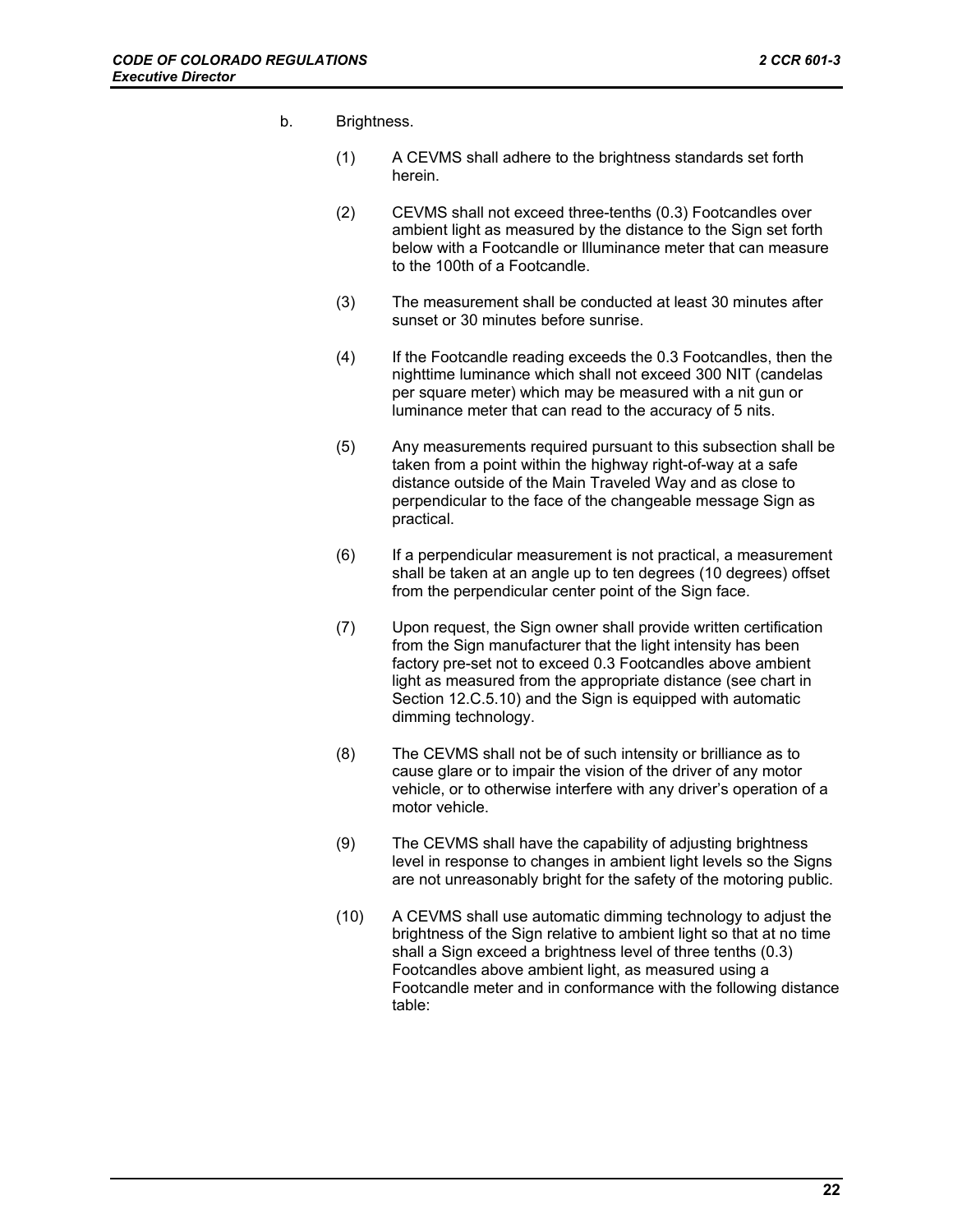| <b>CEVMS Sign Illuminance Measurement Distance</b> |                                          |
|----------------------------------------------------|------------------------------------------|
| Sign Area (square feet)                            | Distance of Measurement (feet from Sign) |
| $700 - 1200$                                       | 350                                      |
| $300 - 699$                                        | 250                                      |
| $200 - 299$                                        | 150                                      |
| $150 - 199$                                        | 135                                      |
| $100 - 149$                                        | 110                                      |
| $50 - 99$                                          | 90                                       |
| $25 - 49$                                          | 55                                       |
| $-24$                                              | 45                                       |

Brightness / Illuminance Measurements shall be taken as follows:

- D. Conversion from a Static Advertising Device to a CEVMS
	- 1. A Nonconforming Sign shall not be converted to a CEVMS.
	- 2. An existing permitted static outdoor Advertising Device may be converted to a CEVMS, provided the existing Sign:
		- a. Has been approved by the local government, if applicable, and the state prior to conversion;
		- b. Was legally erected;
		- c. Has had all permit fees timely paid; and
		- d. Is in compliance with these Rules and with federal, state and local laws.
	- 3. The conversion of a static outdoor Advertising Device to a CEVMS must be completed within 1 year of CDOT's written approval of the CEVMS Conversion. The Applicant must reapply if not completed within 1 year.
	- 4. Site Review. The Department may conduct a site review and inspection prior to permitting a conversion to CEVMS to ensure that the description, location, and other information contained in the application for conversion is in compliance with these Rules.
	- 5. Compliance Grace Period. Any CEVMS permitted prior to the effective date of these Rules shall conform with the requirements of these Rules within 180 days of the effective date of the Rules or such CEVMS shall be deemed illegal and non-compensable and subject to removal by the Department at the expense of the Sign owner.
	- 6. Appeal Regarding a CEVMS. In the event of an appeal, a CEVMS must be maintained in a static blank Sign display until the appeal is resolved.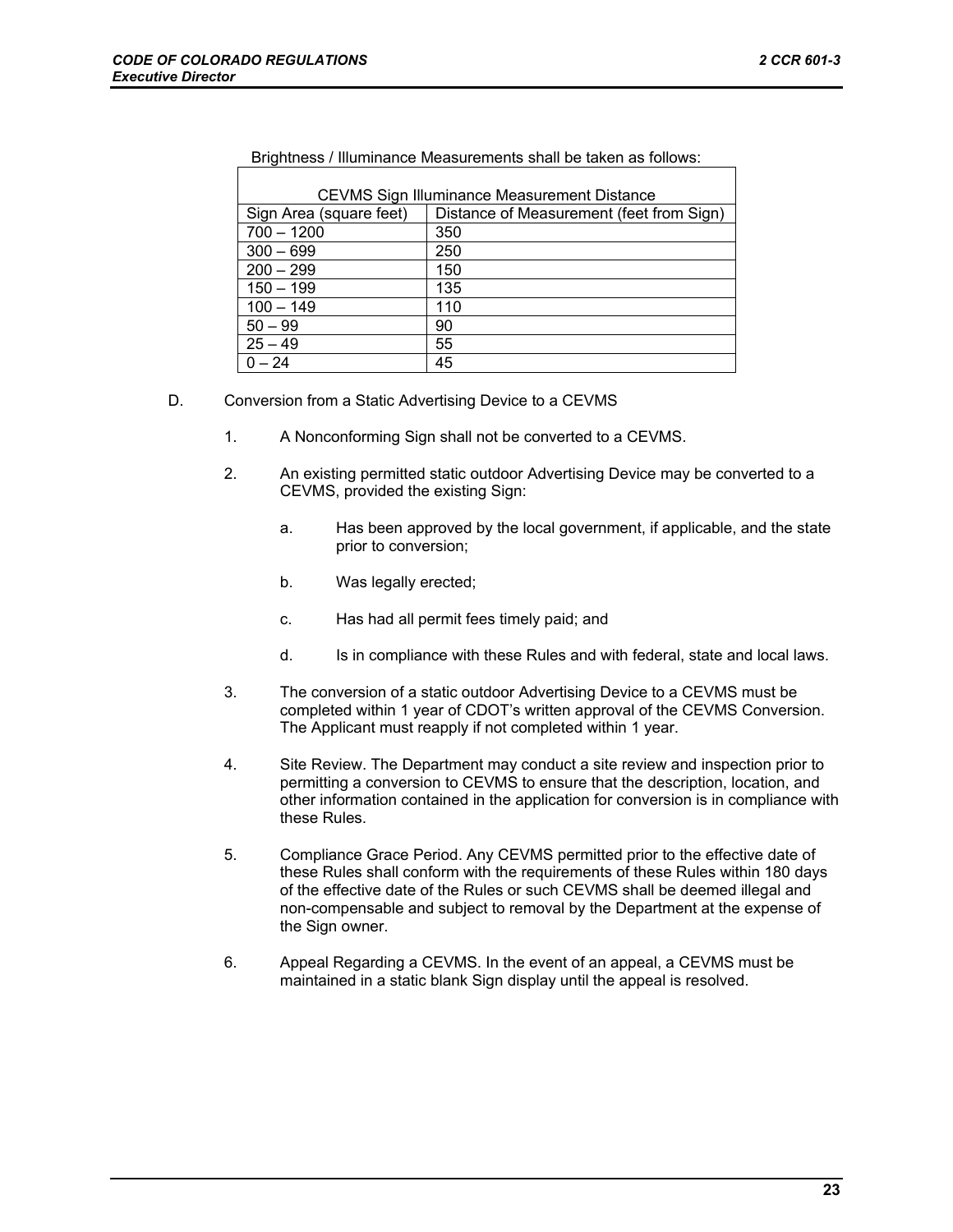#### **13.00 Materials Incorporated by Reference**

- A. These Rules are intended to be consistent with and not be a replacement for 23 United States Code (U.S.C.) § 131 dated December 4, 2015, and its implementing regulations contained in 23 Code of Federal Regulations (C.F.R.) Part 750 in effect as of August 23, 1985 which are hereby incorporated into the Rules by this reference pursuant to § 24-4- 103(12.5), C.R.S., and do not include any later amendments.
	- 1. Copies of the referenced United State Code may be obtained from the following address:

Office of the Law Revision Counsel U.S. House of Representatives H2-308 Ford House Office Building Washington, DC 20515 (202) 226-2411 https://uscode.house.gov/browse.xhtml

2. Copies of the referenced Code of Federal Regulations may be obtained from the following address:

U.S. Government Publishing Office 732 North Capitol Street, N.W. Washington, DC 20401 (866) 512-1800 https://www.govinfo.gov/

- B. Also incorporated by reference are the following documents and do not include any later amendments:
	- 1. Federal Highway Administration (FHWA) Non-Regulatory Supplement Federal-Aid Policy Guide, Transmittal 35 Attachment: Sign and Site Valuation Formula and Schedule Guide for Controlling Outdoor Advertising Pursuant to 23 U.S.C. § 131 dated February 16, 2006, NS 23 C.F.R. 750D, Parts I, II, III.

Copies of the referenced FHWA Transmittal 35 Attachment may be obtained from the following address:

Federal Highway Administration Office of Chief Counsel 1200 New Jersey Avenue, SE. E82-101 Washington, DC 20509 (202) 366-1376 https://www.fhwa.dot.gov

2. Uniform Standards of Professional Appraisal Practice (USPAP), 2020- 2021 Edition.

Copies of the referenced USPAP may be obtained from the following address:

The Appraisal Foundation 1155 15th Street, NW, Suite 1111 Washington, DC 20005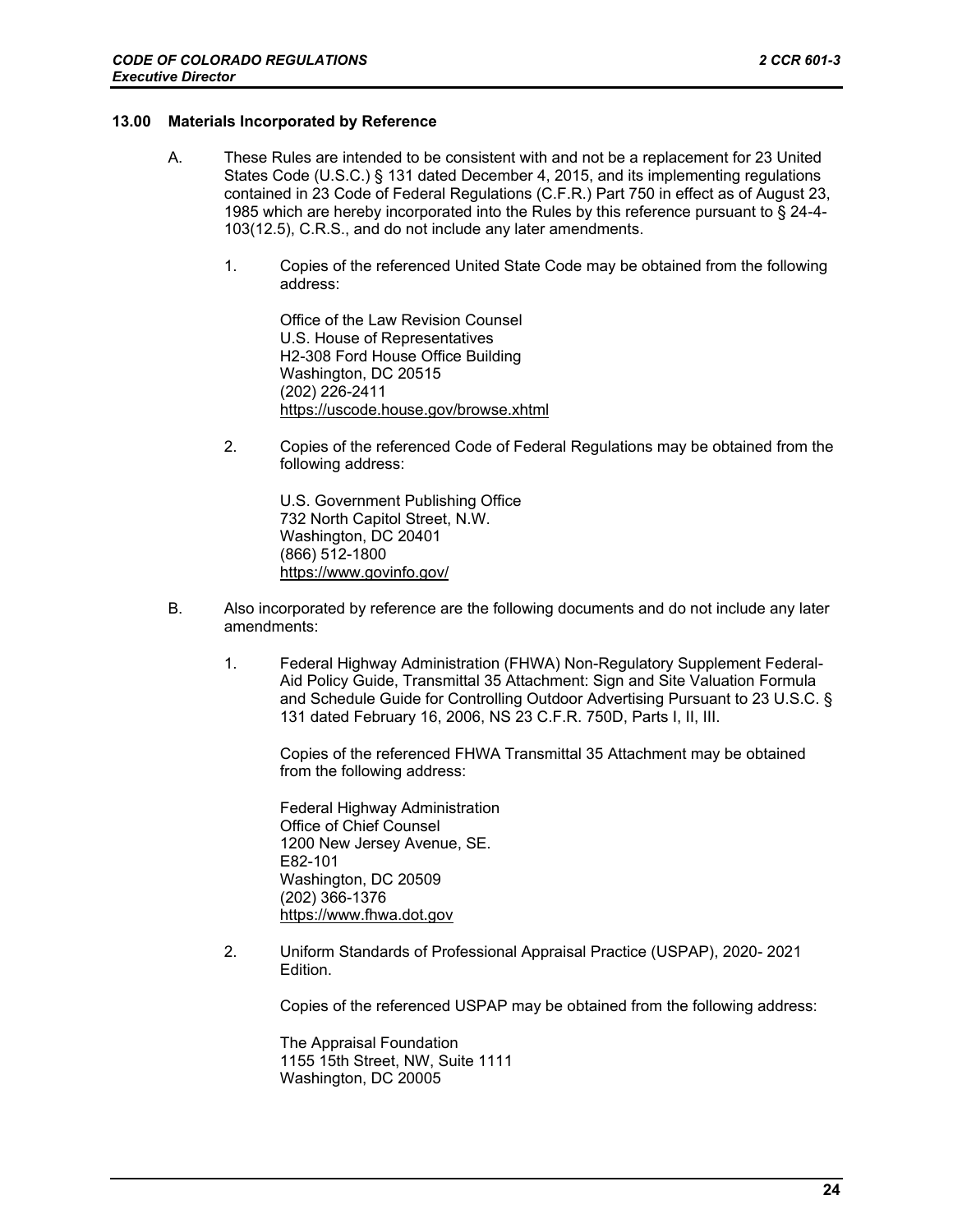(202) 347-7722 https://www.appraisalfoundation.org/

C. All referenced laws and regulations shall be available for copying or public inspection during regular business hours from the Office of Policy and Government Relations, Colorado Department of Transportation, 2829 W. Howard Place, Denver, Colorado 80204.

# **14.00 Declaratory Orders**

- A. Any person may petition the Executive Director for a declaratory order pursuant to § 24- 4-105(11), C.R.S.
- B. Contents of the Petition
	- 1. The name of address of the petitioner.
	- 2. Whether the petitioner is a Permittee and what interest, if any, they have or would have in the applicable Advertising Device or proposed Advertising Device.
	- 3. Whether the petitioner is involved in any pending administrative hearings or lawsuits with the Department or the relevant local jurisdiction.
	- 4. The statute, rule, or order to which the petition relates.
	- 5. A concise statement of all of the facts necessary to show the nature of the controversy or the uncertainty as to the applicability to the petitioner of the statute, rule, or order to which the petition relates.
	- 6. A concise statement of the legal authorities, if any, and such other reasons upon which the petitioner relies.
- C. The Executive Director Retains Discretion Whether to Entertain Petition.

The Executive Director or designee will determine, in their sole discretion without prior notice to the petitioner, whether to entertain any petition. If the Executive Director or designee decides not to entertain a petition, the Department will notify the petitioner in writing of its decision and the reasons for that decision. Any of the following grounds may be sufficient reason to refuse to entertain a petition:

- 1. A ruling on the petition will not terminate the controversy nor remove uncertainties concerning the applicability to petitioner of the statute, rule, or order in question.
- 2. The petition involves a subject, question, or issue that is relevant to a pending hearing before the state or any local licensing authority, an on-going proceeding conducted by the Department, or relates to an issue or case which is currently the subject of litigation.
- 3. The petition seeks a ruling on a moot or hypothetical question.
- 4. Petitioner has some other adequate legal remedy, other than an action for declaratory relief pursuant to Colo. R. Civ. Pro. 57, which will terminate the controversy or remove any uncertainty concerning applicability of the statute, rule, or order.